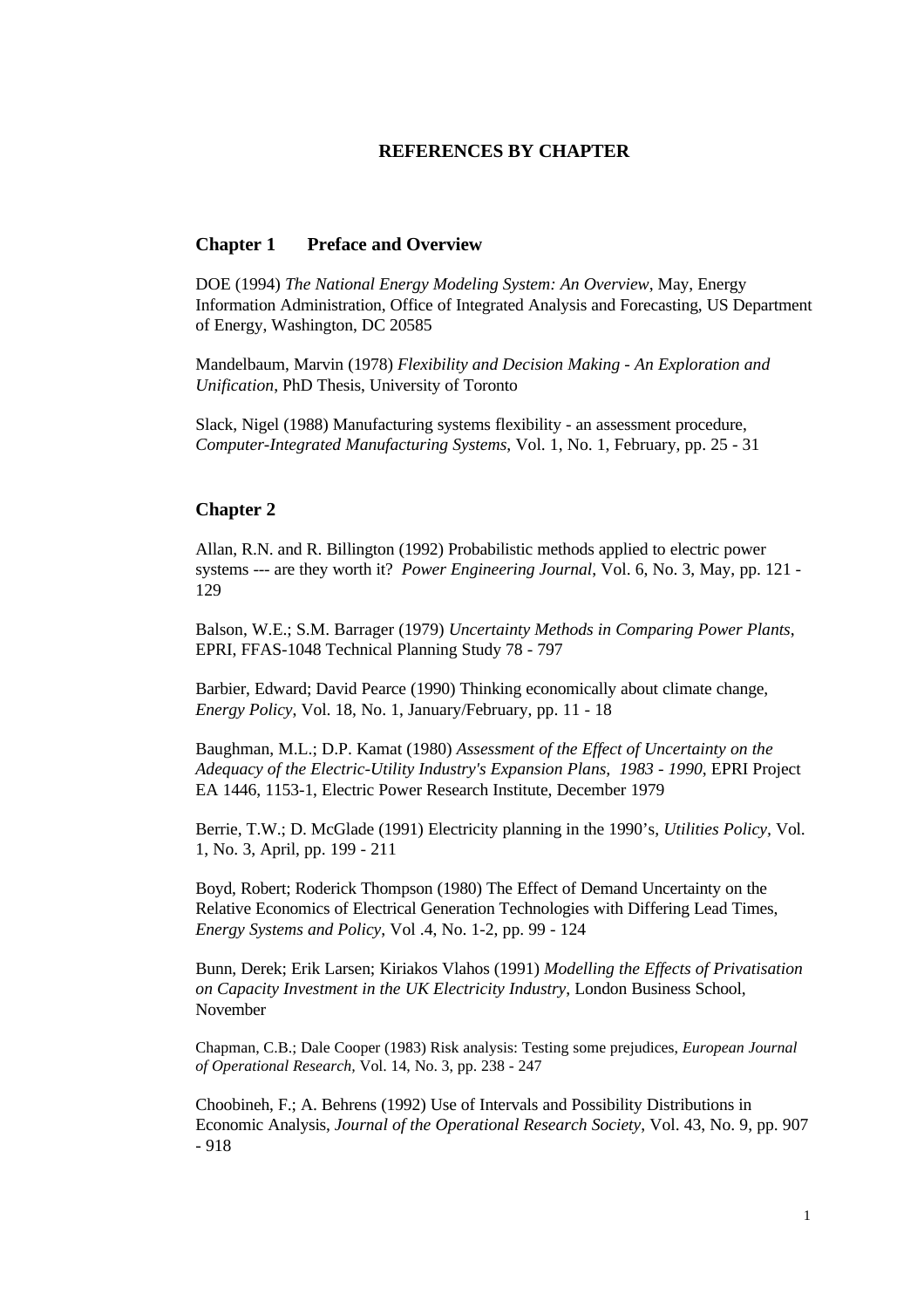Cline, William R. (1992) *Global Warming, the Economic Stakes*, Institute for International Economics

Department of Energy (1992) *Energy Trends,* January, April

Dhar, S.B. (1979) Power System Long-range Decision Analysis Under Fuzzy Environment, *IEEE Transactions on Power Apparatus and Systems*, Vol. PAS-98, No. 2, March/April, pp. 585 - 596

Dowlatabadi, Hadi; Michael Toman (1990) Technology Choice in Electricity Generation Under Different Market Conditions, *Resources & Energy* (Netherlands), Vol. 12, No. 3, September, pp. 231-251

EA (1992) *UK Electricity*, Electricity Association

Eden, Richard; M Posner, R Bending, E Crouch, J Stanislaw (1981) *Energy economicsgrowth, resources and policies,* Press Syndicate of the University of Cambridge

Energy Committee (1992) *Consequences of Electricity Privatisation*, HMSO, Vol. 1 & 2, February

Evans, Nigel; Chris Hope (1984) *Nuclear Power: Future, Costs and Benefits*, Cambridge University Press, Cambridge

Foley, Michael; Dan Prepdall (1990) Siting new power plants: challenges for the 1990's, *Electrical World*, Vol. 204, No. 10, October, pp. 58 - 60

Ford, Andrew (1985) Short-Lead-Time Technologies as a Defense against Demand Uncertainty, *Strategic Management and Planning for Electric Utilities*, pp. 115 - 136

Ford, Andrew; Irving W. Yabroff (1980) Defending Against Uncertainty in the Electric Utility Industry, *Energy Systems and Policy,* Vol. 4, No. 1-2, pp. 57 - 98

Gellings, Clark W.; Pradeep C. Gupta; Ahmad Faruqui (1985) *Strategic Implications of Demand-Side Planning*, Electric Power Research Institute

Gerking, Harald (1987) Modeling of multi-stage decision-making processes in multi-period energy models, *European Journal of Operational Research*, Vol 32, pp. 191-204

Greenhalgh, Geoffrey (1990) Energy conservation policies, *Energy Policy*, Vol. 18, No. 3, April, pp. 293 - 299

Grimston, Malcolm (1993) *Issues in the Privatisation of the Electricity Supply Industry*, British Nuclear Industry Forum, presented at the Institute of Energy

Grubb, Michael (1989) *The Greenhouse Effect: Negotiating Targets*, The Royal Institute of International Affairs

Hayes, William C. (1989) DSM Demand Side Management: A cornucopia of techniques and technologies, *Electrical World*, Vol. 203, No. 2, February, pp. 49 - 56

Helm, Dieter and McGowan, Frances (1989) Ch 13 Electricity Supply in Europe: Lessons for the UK, p. 237- 260, in Helm, Kay, Thompson, ed. The *Market for Energy,* Clarendon Press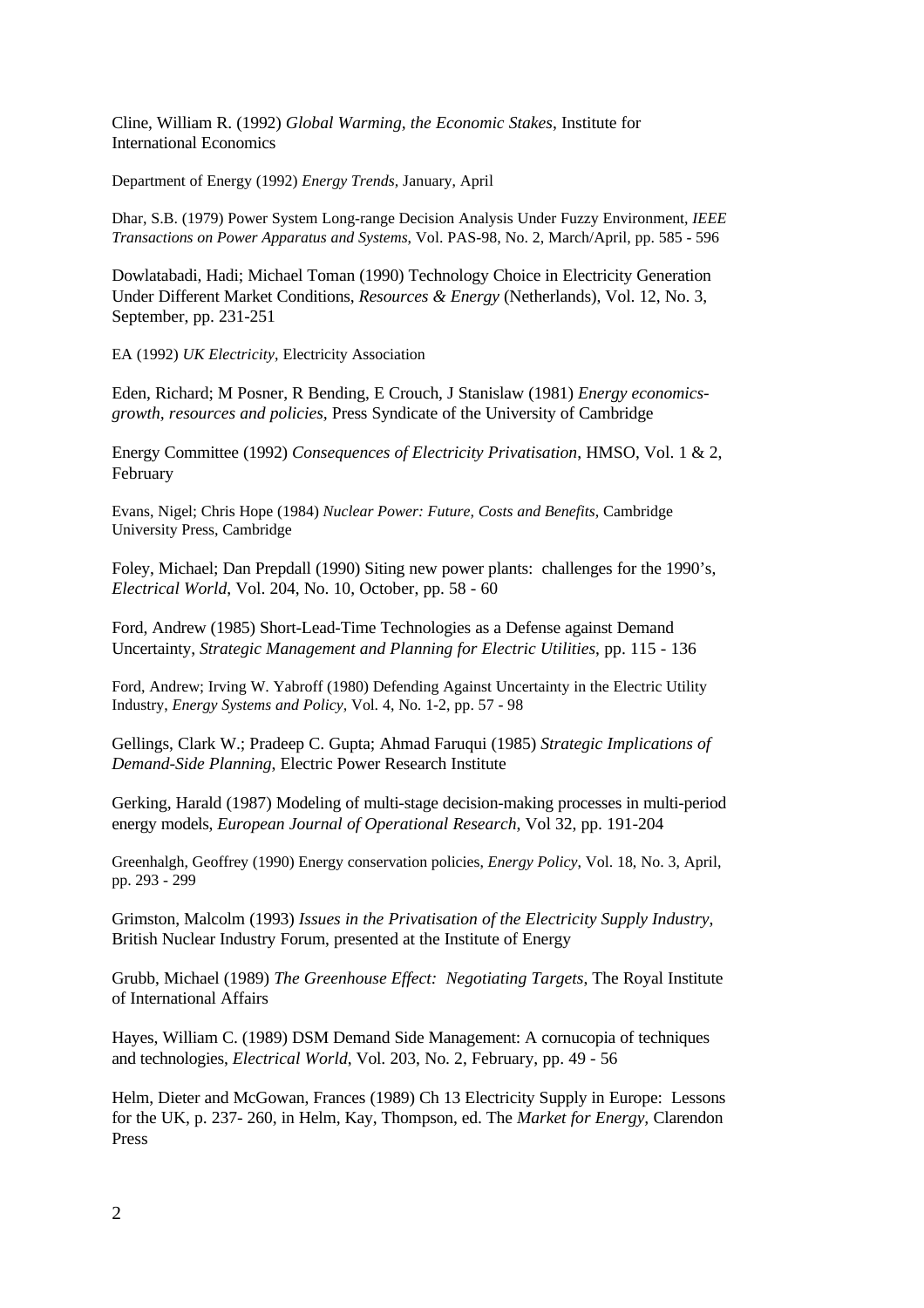Helsinki (1991) *Proceedings of the Senior Expert Symposium on Electricity and the Environment*, 13 - 17 May, Helsinki, Finland

Henderson, Y. K.; R.W. Kopcke, G.J. Houlihan, N.J. Inman (1988) Planning for New England's Electricity Requirements, *New England Economic Review*, January- February, pp. 3 - 30,

Hertz, David; Howard Thomas (1984) *Practical Risk Analysis: An Approach through Case Histories,* John Wiley & Sons

Hirst, Eric (1990) Benefits and Costs of Flexibility: Short-Lead Time Power Plants*, Long Range Planning*, Vol. 23, No. 5, pp. 106 - 115

Hirst, Eric (1990) Flexibility Benefits of Demand-Side Programs in Electric Utility Planning, *The Energy Journal*, Vol. 11, No. 1, January, pp. 151 - 163

Hirst, Eric; M. Schweitzer (1990) Electric Utility Resource Planning and Decision Making: the importance of uncertainty, *Risk Analysis*, Vol. 10, No. 1, pp.137-146

Hobbs, B.F.; P. Maheshwari (1990) A Decision Analysis of the Effect of Uncertainty Upon Electric Utility Planning, *Energy*, Vol. 15, No. 9, pp. 785-801

Hoeller, Peter; Markku Wallin (1991) Energy Prices, Taxes and Carbon Dioxide Emissions, *OECD Economic Studies,* No. 17, OECD, Autumn, pp. 91 - 105

Holmes, Andrew (1987) *A Changing limate: Environmentalism and Its Impact on the European Energy Industries*, Financial Times Business Information

Holmes, Andrew (1992) Conference Report: European Energy Policy Impact of the Single Market, *Energy World*, No 198, May

Hunt, Sally; Graham Shuttleworth (1993) Forward, option, and spot markets in the UK Power Pool, *Utilities Policy*, January, pp. 2 - 8

IAEA (1984) *Expansion Planning for Electrical Generating Systems: A Guidebook,* International Atomic Energy Agency, Vienna

IEA (1987) *International Energy Agency Statistics: Energy Prices and Taxes*

Jones, P.M.S.; G. Woite (1990) Cost of nuclear and conventional baseload electricity generation, *IAEA Bulletin*, March

Joskow, P.L. and Schmalensee, R. (1983) *Markets for power, An Analysis of Electric Utility Deregulation*, Cambridge, Mass, MIT Press

Kaufmann, Robert K. (1991) Limits on the Economic Effectiveness of a Carbon Tax, *Energy Journal*, Vol. 12, No. 4, pp. 139 - 144

Knight, Frank R (1921) *Risk, Uncertainty, and Profit*, Houghlin Mifflin Company, Chicago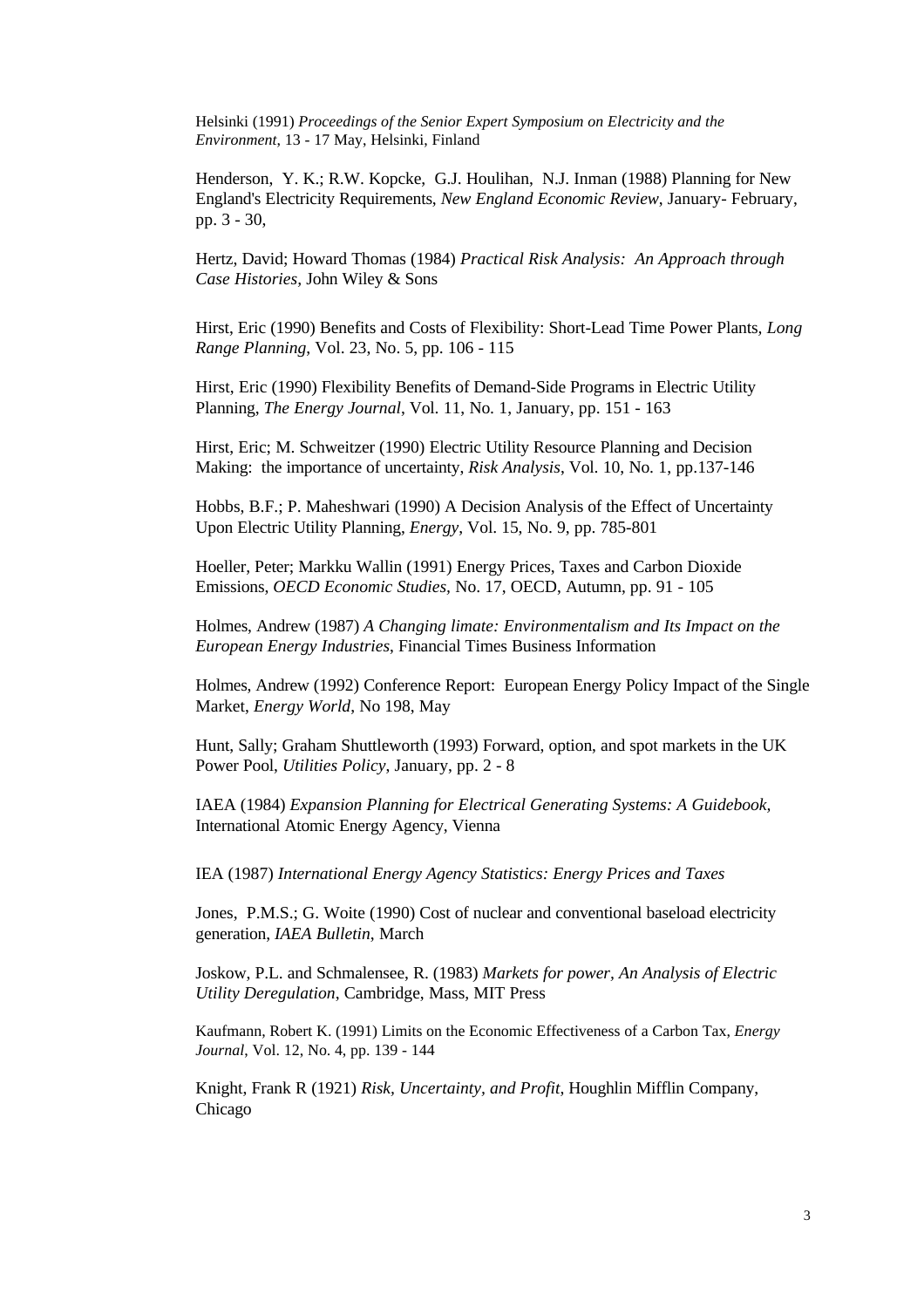Krautmann, Anthony C.; John L. Solow (1988) Economies of Scale in Nuclear Power Generation, *Southern Economic Journal*, Vol. 55, No. 1, July, pp. 70-85

Leggett, Jeremy, ed (1990) *Global Warming, the Green Peace Report*, Oxford University Press

Markandya, A. (1990) Environmental Costs and Power Systems Planning, *Utilities Policy*, Vol. 1, No. 1, pp. 13 - 27

McInnes, Genevieve; Erich Unterwurzacher (1991) Electricity end-use efficiency, *Energy Policy*, Vol. 19, No. 3, April, pp. 208 - 216

Merrill, H.M.; F.C. Schweppe (1984) Strategic Planning for Electric Utilities: Problems and Analytic Methods, *Interfaces*, Vol. 14, No. 1, January-February, pp. 72-83

Merrill, Hyde M.; Allen J. Wood (1991) Risk and Uncertainty in Power System Planning, *Electrical Power & Energy Systems*, Vol. 13, No. 2, pp. 81 - 90

Merrill, Hyde; Fred Schweppe, David White; Dimitrios Aperjis, Matthew Mettler (1982) Energy Strategy Planning for Electric Utilities Part I, SMARTE Methodology and Part II, Case Study, *IEEE Transactions on Power Apparatus and Systems,* Vol. PAS-101, No. 2, February, pp. 340 - 355

Morgan, M.Granger; Max Henrion (1992) *Uncertainty: A Guide to Dealing with Uncertainty in Quantitative Risk and Policy Analysis*, Cambridge University Press

Munasinghe, Mohan (1990) *Energy Analysis and Policy: energy in developing countries*, World Bank

National Power (1992) *Annual Review and Summary Financial Statement*

Nicholson, T.A.J. (1971) *Optimization in Industry, Vol. 2 Applications*, T&A Constable, Ltd, Edinburgh

Nuclear Forum (1992) *Nuclear Forum: The News Magazine of the British Nuclear Forum*, August/September

OECD/NEA (1989) *Projected Costs of Generating Electricity from Power Stations for Commissioning in the Period 1995-2000,* OECD/NEA, IEA

OFFER (1992) *Review of Pool Prices*

Ottinger, Richard; Nicholas Robinson, David Wooley, David Hodas (1991) Incorporating the cost of protecting the environment into decisions about electric power, *Perspectives in Energy*, Vol. 1, pp. 95 - 114

Paraskevopoulos, Dimitris; Elias Karakitsos; Berk Rustem (1991) Robust Capacity Planning Under Uncertainty, *Management Science*, Vol. 37, No. 7, July, pp. 787 - 800

Paribas (1990) *The UK Electricity Privatisation*, July 1990, Paribas Capital Markets Group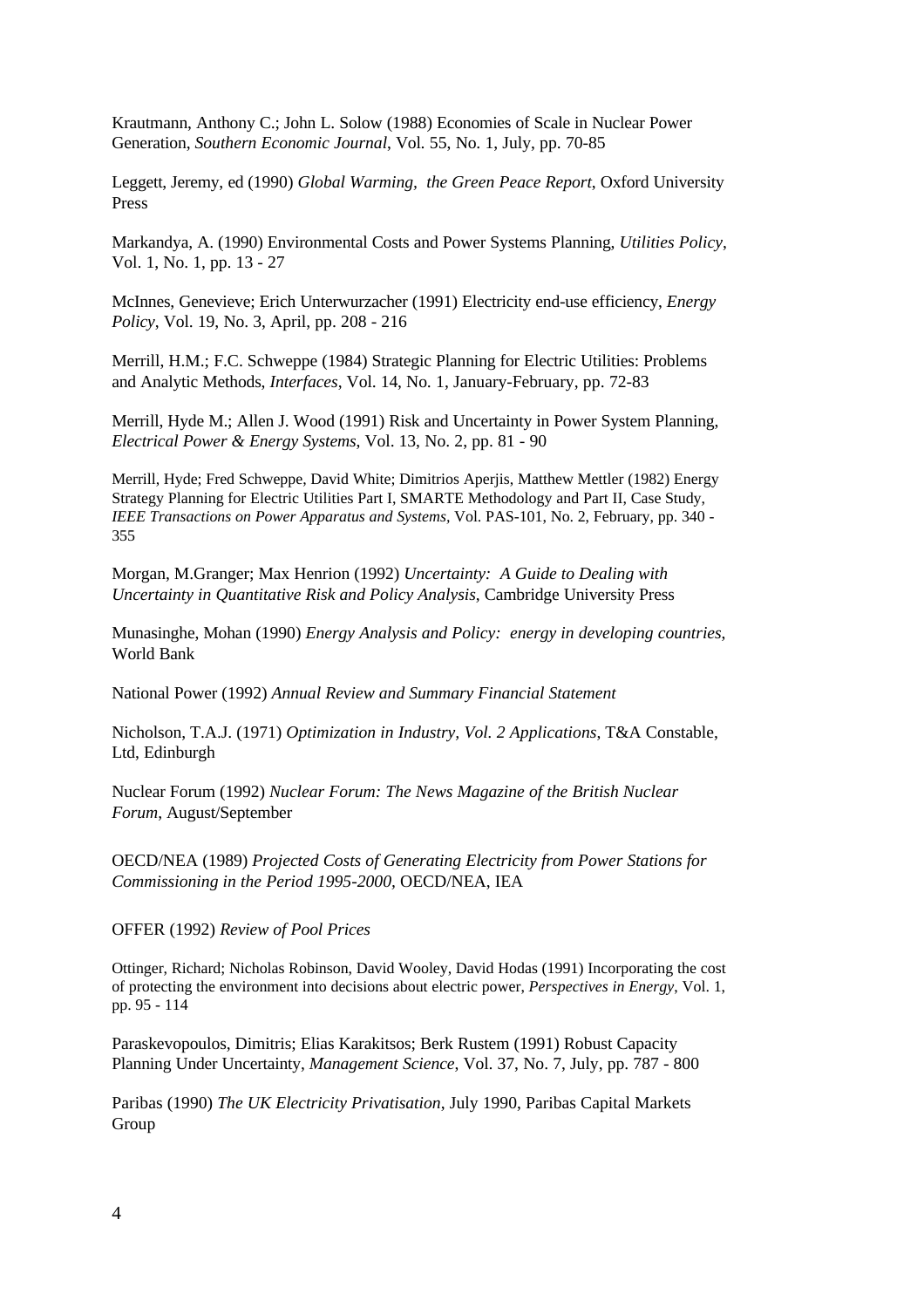Peck, Stephen C.; Deborah K. Bosch, John P. Weyant (1988) Industrial Energy Demand: A Simple Structural Approach, *Resources and Energy*, Vol 10, January, pp. 111 - 133

PowerGen (1992) *PowerGen plc Annual Review*

Price, Terence (1990) *Political Electricity: What Future for Nuclear Energy?,* Oxford Universty Press,1990

Reuters (1994) *Reuters Business News*

Schroeder, Christopher H.; Lyna L. Wiggins, and Daniel T. Wormhoudt (1981) Flexibility of scale in large conventional coal fired power plants, *Energy Policy*, Vol. 9, No. 2, June, pp. 127 - 135

Schweppe, Fred C.; Hyde M. Merrill; William J. Burke (1989) Least Cost Planning: Issues and Methods, *Proceedings of the IEEE*, Vol. 77, No. 6, pp. 899 - 907

Senge, Peter M. (1990) *The Fifth Discipline*, Doubleday/Currency

Sim, Steven R. (1991) How Environmental Costs Impact DSM, *Public Utilities Fortnightly,* Vol. 128, No. 1, July 1st, pp. 24 - 27

Stoll, Harry G. (1989) *Least-Cost Electric Utility Planning,* John Wiley & Sons

Strangert, Per (1977) Adaptive Planning and Uncertainty Resolution, *Futures*, Vol. 9, No. 1, February, pp. 32 - 44

UBS Phillips and Drew (1990) *The Electricity Industry in England and Wales*, August, UBS Phillips and Drew Global Research Group

UBS Phillips and Drew (1991) *Electricity Research: Investing in Electricity*, 31 October

UBS Phillips and Drew (1992) *National Power and PowerGen: An Offer Refused*, 30 January

Vickers, John; George Yarrow (1991) Reform of the electricity supply industry in Britain, An assessment of the development of public policy, *European Economic Review,* Vol. 35, Elsevier Science Publishers B.V.

Williams, Simon (1990) *The Electricity Handbook,* Kleinwort Benson Securities

Yu, Oliver S.; Hung-po Chao (1989) Electric Utility Planning in a Changing Business Environment: Past Trends and Future Challenges, *Proceedings of the Workshop on Resource Planning Under Uncertainty for Electric Power Systems,* Stanford University, California

### **Chapter 3**

ADA (1992) *DPL: User's Guide*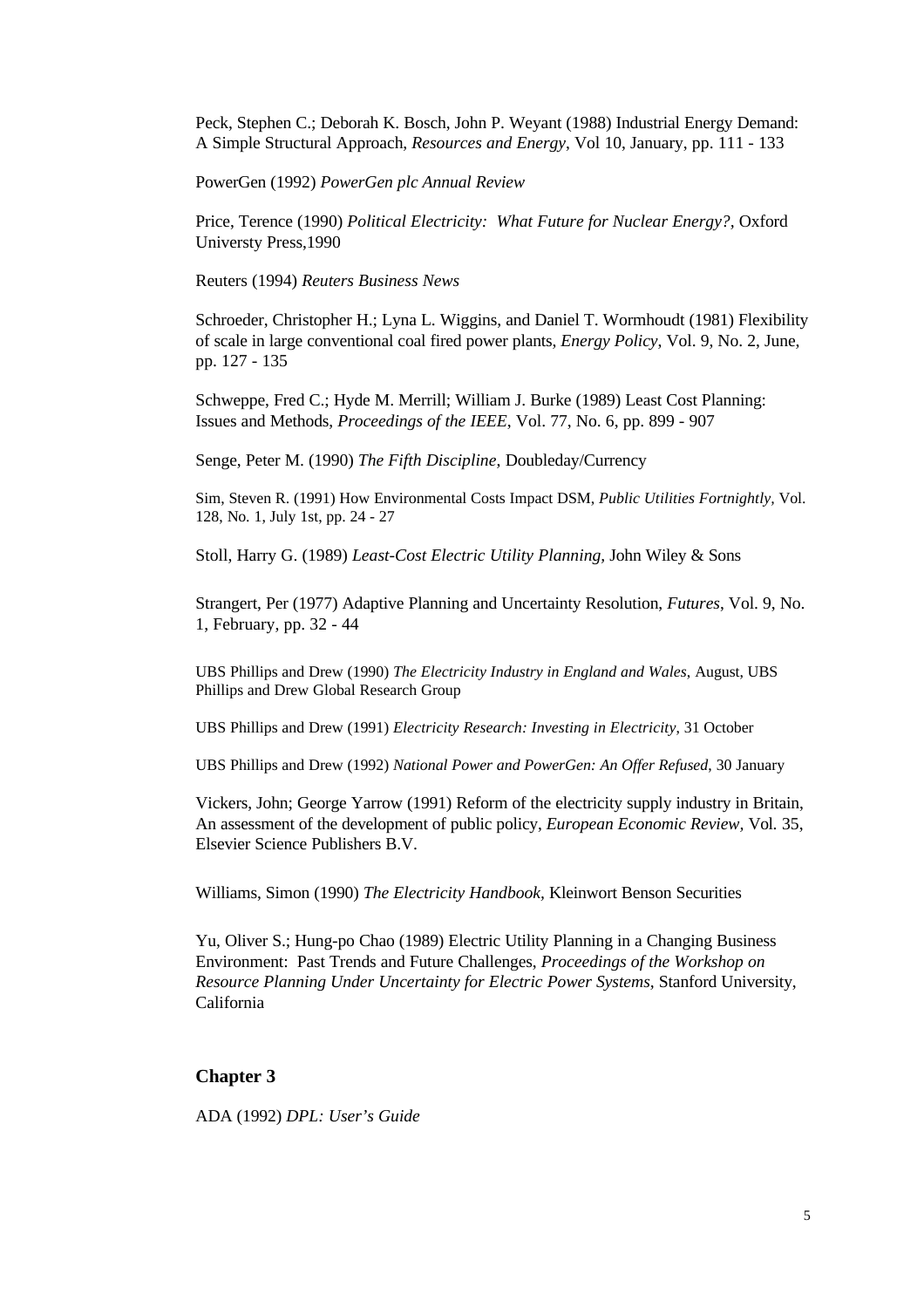Amagai, Hisashi; Pingsun Leung (1989) Multi-Criteria Analysis for Japan's Electric Power Generation Mix, *Energy Systems and Policy,* Vol. 13, No. 3, pp. 219 - 236

Anderson, Dennis (1972) Models for determining least-cost investments in electricity supply, *Bell Journal of Economics and Management Science,* International Bank for Reconstruction and Development

Baughman, Martin L.; Paul Joskow (1976) Energy Consumption and Fuel Choice by Residential and Commercial Consumers in the United States, *Energy Systems and Policy,* Vol. 1, No. 4, pp. 305 - 323

Baughman, M.L.; D.P. Kamat (1980) *Assessment of the Effect of Uncertainty on the Adequacy of the Electric-Utility Industry's Expansion Plans, 1983 - 1990*, EPRI Project EA 1446, 1153-1*,* Electric Power Research Institute

Beck, P.W. (1982) Corporate Planning for an Uncertain Future, *Long Range Planning,* Vol. 15, pp. 12 - 21

Bellman, Richard E. (1957) *Dynamic Programming*, Princeton University

Borison, Adam Bruce (1982) *Optimal Electric Utility Generation Expansion Under Uncertainty*, PhD Thesis*,* Stanford University

Borison, Adam B.; Peter A. Morris, Shmuel S. Oren (1984) A State-of-the-World Decomposition Approach to Dynamics and Uncertainty in Electric Utility Generation Expansion Planning, *Operations Research,* Vol. 32, No. 5, pp. 1052 - 1068

Borison, A.B.; B.R. Judd, P.A.Morris, E.C. Walters (1981) *Evaluating R&D Options Under Uncertainty, Volume 3: An Electric-Utility Generation-Expansion Planning Model*, EPRI EA-1964, Vol 3 Research Project 1432-1*,* EPRI

Boyd, Robert; Roderick Thompson (1980) The Effect of Demand Uncertainty on the Relative Economics of Electrical Generation Technologies with Differing Lead Times, *Energy Systems and Policy,* Vol. 4, No. 1-2, pp. 99 - 124

Brealey, Richard A.; Stewart C. Myers (1988) *Principles of Corporate Finance,* McGraw-Hill Book Company

Bunn, Derek W. (1984) *Applied Decision Analysis,* John Wiley and Sons

Bunn, Derek W.; Ahti A. Salo (1993) Forecasting with Scenarios, *European Journal of Operational Research*, Vol. 68, No. 3, August, pp. 291 - 303

Bunn, Derek W.; Eric R. Larsen (1992) Sensitivity of Reserve Margins to Factors Influencing Investment Behaviour in the Electricity Market of England and Wales, *Energy Policy*, Vol. 20, No. 5, May, pp 420 - 429

Bunn, Derek W.; Erik R. Larsen; Kiriakos Vlahos (1991) *Modelling the Effects of Privatisation on Capacity Investment in the UK Electricity Industry*, London Business School, November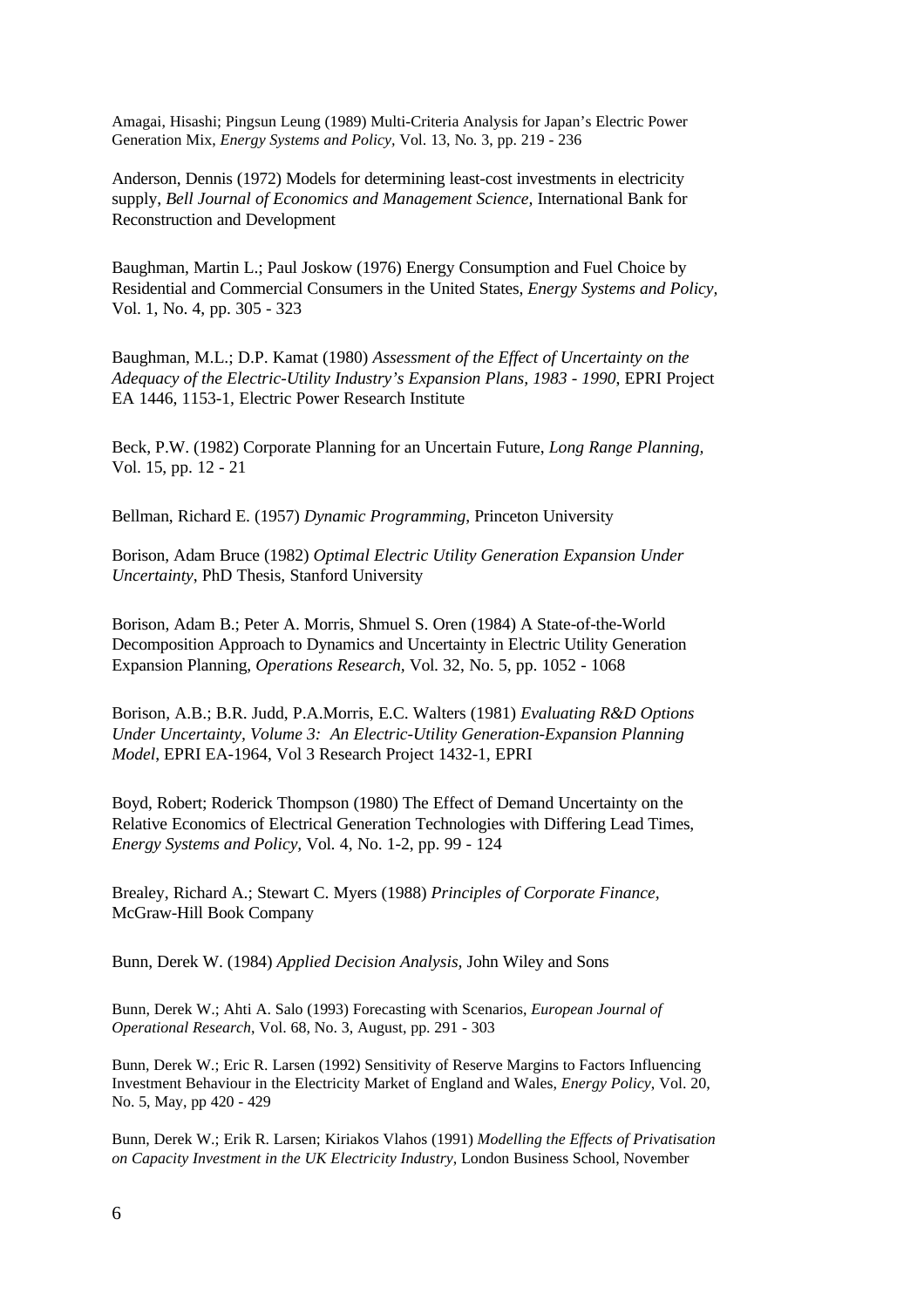Bunn, Derek W.; Erik R. Larsen; Kiriakos Vlahos (1993) Complementary Modelling Approaches for Analysing Several Effects of Privatization on Electricity Investment, *Journal of the Operational Research Society*, Vol. 44, No. 10, pp. 957 - 971

Cazalet, E.G.; C.E. Clark, T.W. Keelin (1978) *Costs and Benefits of Over/Under Capacity in Electric Power System Planning*, EPRI Research Project 1107*,* Electric Power Research Institute, Palo Alto, California

Clark, Charles E., Jr (Decision Focus Inc) (1985) Decision Analysis in Strategic Planning, *Strategic Management and Planning for Electric Utilities,* pp. 39 - 61

Côté, G.; M.A. Laughton (1979) Decomposition techniques in power system planning: the Benders partitioning method, *Electrical Power and Energy Systems*, Vol. 1, No. 1, April, pp. 57 - 64

Covello, Vincent T (1987) Decision Analysis and Risk Management Decision Making: Issues and Methods, *Risk Analysis*, Vol. 7, No. 2, pp. 131 - 139

Dantzig, G.B. (1955) Linear Programming Under Uncertainty, *Management Science,* Vol. 1, pp. 197 - 206

Dowlatabadi, Hadi; Michael Toman (1990) Technology Choice in Electricity Generation Under Different Market Conditions, *Resources & Energy (Netherlands),* Vol. 12, No. 3, pp. 231 - 251

Eschenbach, Ted G. (1992) Spiderplots versus Tornado Diagrams for Sensitivity Analysis, *Interfaces*, Vol. 22, No. 6, November/December, pp. 40 - 46

Ford, Andrew; Michael Bull (1989) Using system dynamics for conservation policy analysis in the Pacific Northwest, *System Dynamics Review,* Vol. 5, No. 1, Winter, pp. 1 - 16

Ford, Andrew; Irving W. Yabroff (1980) Defending Against Uncertainty in the Electric Utility Industry, *Energy Systems and Policy,* Vol. 4, No. 1-2, pp. 57 - 98

Garver, L L; H G Stoll, R S Szczepanski (1976) Impact of Uncertainty on Long-Range Generation Planning, *Proceedings of the American Power Conference,* Vol. 38, pp. 1165 - 1174

Gorenstin, B.G.; N.M. Campodonico, J.P.Costa, M.V.F.Pereira (1991) Power System Expansion Planning Under Uncertainty, *Proceedings of IEEE Winter meeting*

Greenhalgh, Geoffrey (1990) Energy conservation policies, *Energy Policy*, Vol. 18, No. 3, April, pp. 293 - 299

Hankinson, G.A. (1986) Energy Scenarios- The Sizewell Experience, *Long Range Planning,* Vol. 19, No. 5, pp. 94 - 101

Hertz, David B. (1964) Risk Analysis in Capital Investment, *Harvard Business Review*, January/February, pp. 95 - 106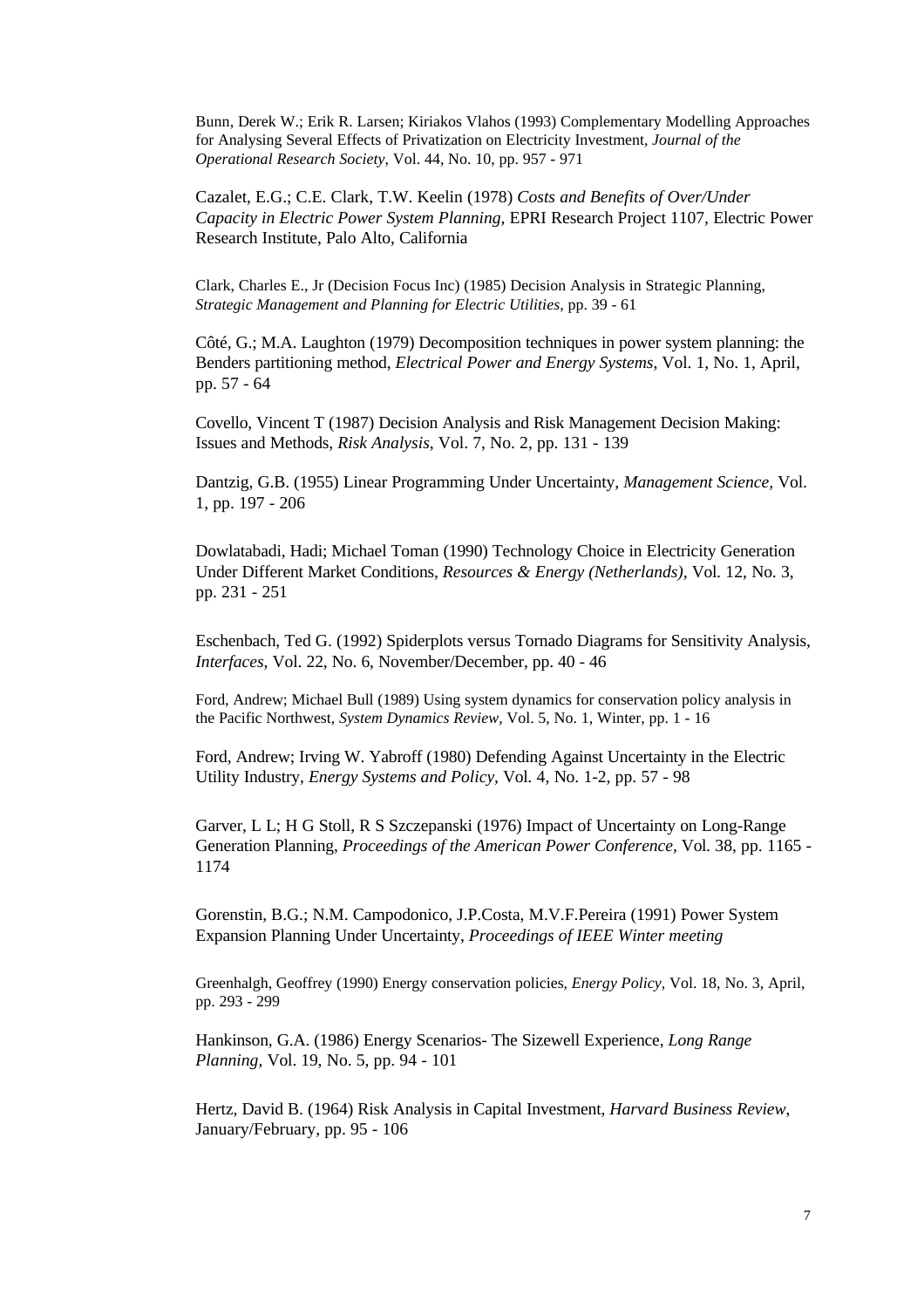Hertz, David; Howard Thomas (1984) *Practical Risk Analysis: An Approach through Case Histories,* John Wiley & Sons

High Performance Systems (1990) *ITHINK: the visual thinking tool for the 90's, User's Guide*

Hirst, Eric; M. Schweitzer (1990) Electric Utility Resource Planning and Decision Making: the importance of uncertainty, *Risk Analysis,* Vol. 10, No. 1, pp. 137 - 146

Hobbs, B.F.; P. Maheshwari (1990) A Decision Analysis of the Effect of Uncertainty Upon Electric Utility Planning, *Energy,* Vol. 15, No. 9, pp. 785 - 801

Huss, W.R.; E.J. Honton (1987) Scenario Planning--What Style Should You Use?, *Long Range Planning ,* Vol. 20, No. 4, pp. 21 - 29

IAEA (1984) *Expansion Planning for Electrical Generating Systems: A Guidebook,* International Atomic Energy Agency, Vienna

Kahn, Herman; A.J. Weiner (1967) *The Year 2000,* MacMillan, London

Keeney, Ralph L. (1982) Decision Analysis: An Overview, *Operations Research*, Vol. 30, pp. 803 - 838

Keeney, Ralph L.; Alan Sicherman (1983) Illustrative Comparison of One Utility's Coal and Nuclear Choices, *Operations Research*, Vol. 31, No. 1, pp. 50 - 83

Keeney, Ralph L; John F Lathrop, Alan Sicherman (1986) An Analysis of Baltimore Gas and Electric Company's Technology Choice, *Operations Research,* Vol. 34, No. 1, January/February, pp. 18 - 39

Kreczko, Adam; Nigel Evans, Chris Hope (1987) A decision analysis of the commercial demonstration fast reactor, *Energy Policy*, Vol. 15, No. 4, August, pp. 303 - 314

Levy, D. (1989) The Role of Models in the Planning Process, the Experience of Electricite de France, *Proceedings of the Workshop on Resource Planning Under Uncertainty for Electric Power Systems,* Stanford University

Lo, E.O.; R. Campo, F. Ma (1987) Decision Framework For New Technologies: A Tool For Strategic Planning Of Electric Utilities, *IEEE Transactions on Power Systems,* Vol. PWRS-2, No. 4, November, pp. 959 - 967

Maddala, G.S. (A.L. Fletcher & Associates) (1980) Cost Uncertainty in Programming Models of Electricity Supply, *EPRI EA-1636 Research Project 1220-4,* EPRI

Mankki, Pirjo (1987) Electric Utility Generation Expansion Planning Under Uncertainty, *Proceedings of the Ninth Power Systems Computation Conference, Cascais, Portugal,* **Butterworths**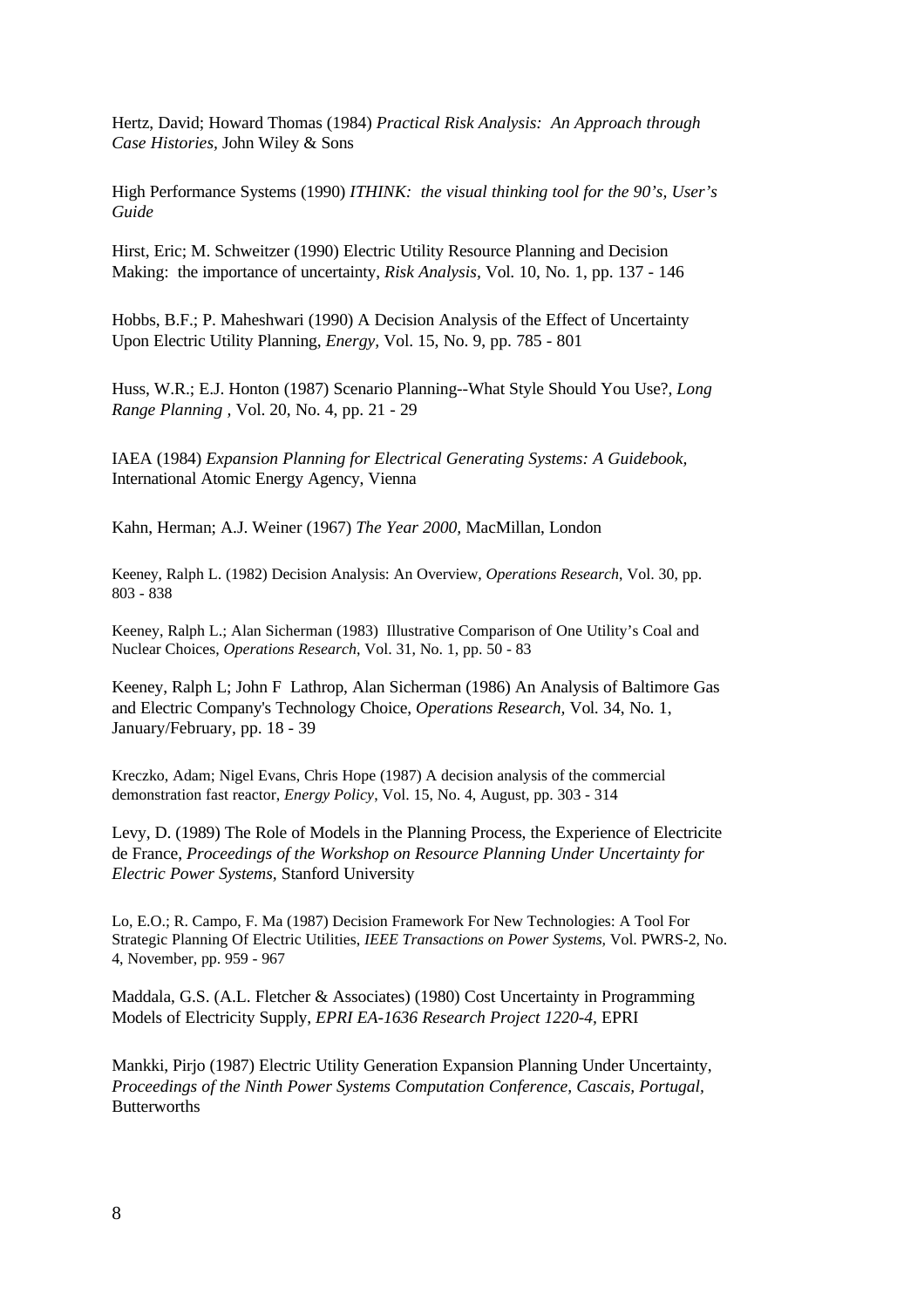Massé, P.; R. Gibrat (1957) Application of Linear Programming to Investments in the Electric Power Industry, *Management Science,* Vol. 3, pp. 149 - 166

McNamara, John R. (1976) A linear programming model for long-range capacity planning in an electric utility, *Journal of Economics and Business,* Vol. 28, pp. 227 - 235

Merrill, Hyde (1983) Cogeneration-A Strategic Evaluation, *IEEE Transactions on Power Apparatus and Systems,* Vol. PAS-102, No. 2, February, pp. 463 - 471

Merrill, H.M.; F.C. Schweppe (1984) Strategic Planning for Electric Utilities: Problems and Analytic Methods, *Interfaces,* Vol. 14, No 1, January/February, pp. 72 - 83

Merrill, Hyde; Fred Schweppe, David White; Dimitrios Aperjis, Matthew Mettler (1982) Energy Strategy Planning for Electric Utilities Part I, SMARTE Methodology and Part II, Case Study, *IEEE Transactions on Power Apparatus and Systems,* Vol. PAS-101, No. 2, February, pp. 340 - 355

Mobasheri, Fred; Lowell H. Orren; Fereidoon P. Sioshansi (1989) Scenario Planning at Southern California Edison, *Interfaces*, Vol. 19, No. 5, September/October, pp. 31 - 44

Modiano, Eduardo Marco (1987) Derived Demand and Capacity Planning Under Uncertainty, *Operational Research,* Vol. 35, No. 2, March/April, pp. 185 - 197

Moore, P.G.; H. Thomas (1973) Measurement Problems in Decision Analysis, *Journal of Management Studies*, Vol. 10, pp. 168 - 193

O'Brien, F.A.; R.G. Dyson, C. Morris (1992) *Multiple Scenario Analyis: What has Probability Distibution Theory to Offer,* No. 49, Warwick Business School Research Bureau

OECD/NEA (1989) *Projected Costs of Generating Electricity from Power Stations for Commissioning in the Period 1995-2000,* OECD/NEA, IEA

Palisade Corporation (1992) *@RISK: Risk Analysis and Simulation Add-In for Microsoft Excel*

Raiffa, Howard (1968) *Decision Analysis,* Addison Wesley

Richardson, G.P.; A.L. Pugh (1981*) Introduction to System Dynamics Modelling with DYNAMO*, Cambridge, Massachusetts, MIT Press

Richter, K. (1990) A Dynamic Energy Production Model, *Engineering Costs and Production Economics,* Vol. 19, January, pp. 375 - 378

SCE (1992) Twelve Scenarios for Southern California Edison, *Planning Review*, Vol. 20, No. 3, pp. 30 - 37

Schaeffer, Peter V.; Louis J. Cherene (1989) The inclusion of 'spinning reserves' in investment and simulation models for electricity generation, *European Journal of Operational Research,* Vol. 42, pp. 178 - 189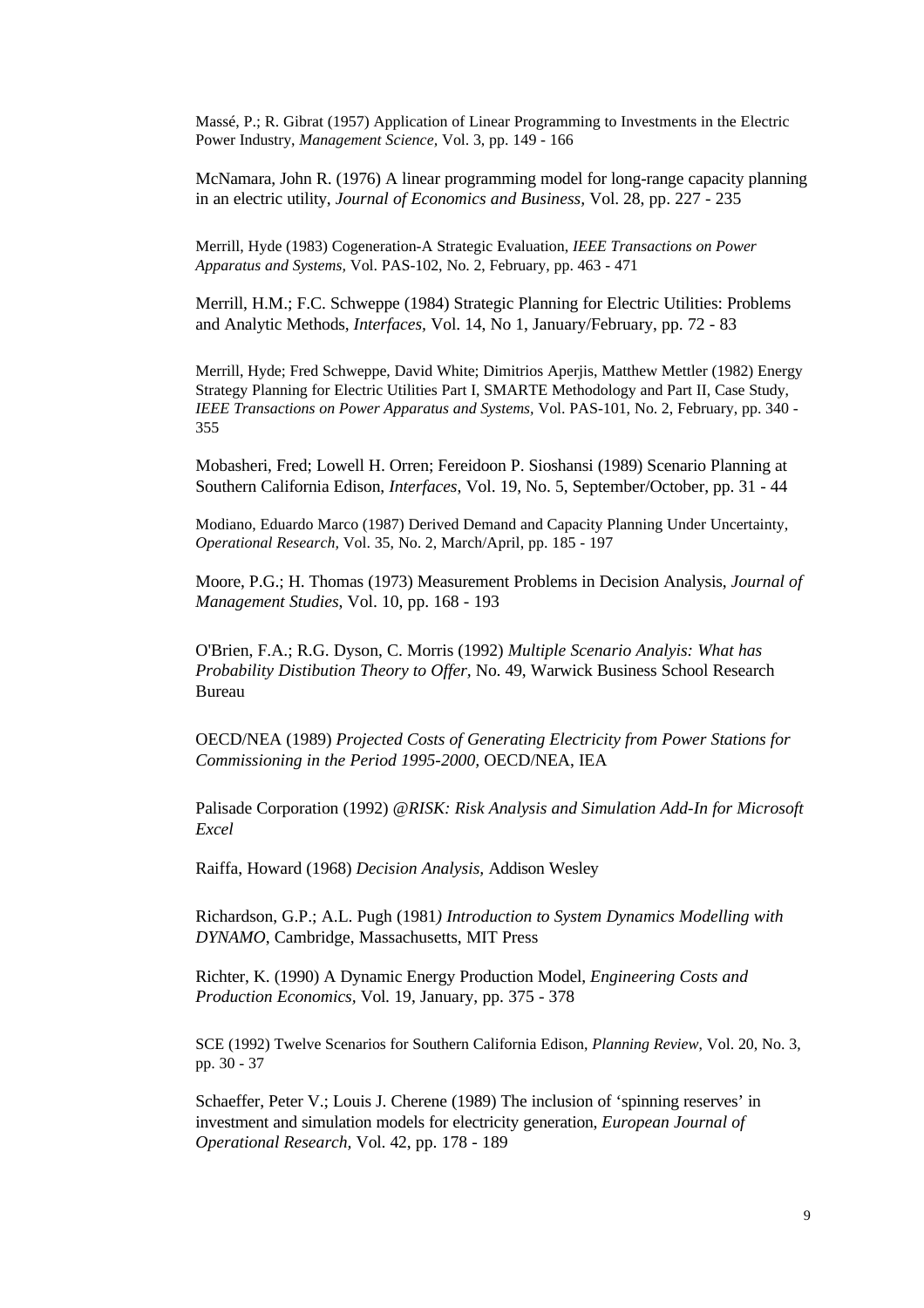Sengupta, Jati K. (1991) Robust Solutions in Stochastic Linear Programming, *Journal of the Operational Research Society,* Vol. 42, No. 10, pp. 857 - 870

Sherali, H.D.; A.L. Soyster, F.H. Murphy, S. Sen (1984) Intertemporal Allocation of Capital Costs in Electric Utility Capacity Expansion Planning under Uncertainty, *Management Science,* Vol. 30, No. 1, pp. 1 - 19

Soyster, A.L. (1980) Literature Review on Capacity expansion Planning under Uncertainty, *Systemetric Inc. report DOE/TIE-11177*, Blacksburg, Virginia

Thomas, Howard (1972) *Decision Theory and the Manager*, Pitman Publishing

Thomas, Howard; Danny Samson (1986) Subjective Aspects of the Art of Decision Analysis: Exploring the Role of Decision Analysis in Decision Structuring, Decision Support and Policy Dialogue, *Journal of the Operational Research Society,* Vol. 37, No. 3, March, pp. 249 - 265

Thompson, S. Daniel; Wayne J. Davis (1990) An Integrated Approach for Modeling Uncertainty in Aggregate Production Planning, *IEEE Transactions on Systems, Man, and Cybernetics*,Vol. 20, No. 5,September/October , pp. 1000 - 1012

UNIPEDE (1988) *Electricity Generation Costs: Assessments Made in 1987 for Stations to be Commissioned in 1995, Sorento Congress,* May 30 - June 3

Vlahos, Kiriakos (1990) *Capacity Planning in the Electricity Supply Industry*, PhD Thesis*,* London Business School

Vlahos, Kiriakos; Derek Bunn (1988a) Electricity Capacity Planning Using Mathematical Decomposition, *Electricity Planning Project Research Paper Series,* May, London Business School

Vlahos, Kiriakos; Derek Bunn (1988b) Large Scale Evaluation of Benders' Decomposition for Capacity Expansion Planning in the Electricity Supply Industry, *Electricity Planning Project Research Paper Series,* June, London Business School

Watson, Stephen R.; Dennis M. Buede (1987) *Decision Synthesis: the principles and practice of decision analysis*, Cambridge University Press, Cambridge

### **Chapter 4 The Pursuit of Model Synthesis**

ADA (1992) *DPL: User's Guide*

Anders, George J. (1990) *Probability Concepts in Electric Power Systems*, John Wiley and Sons

Balci, Osman (1986) Requirements for Model Development Environments, *Computers and Operational Research,* Vol. 13, No. 1, pp. 53 - 67

Beaver, Ron (1993) Structural Comparison of the Models in EMF12, *Energy Policy*, Vol. 21, No. 3, March, pp. 238 - 248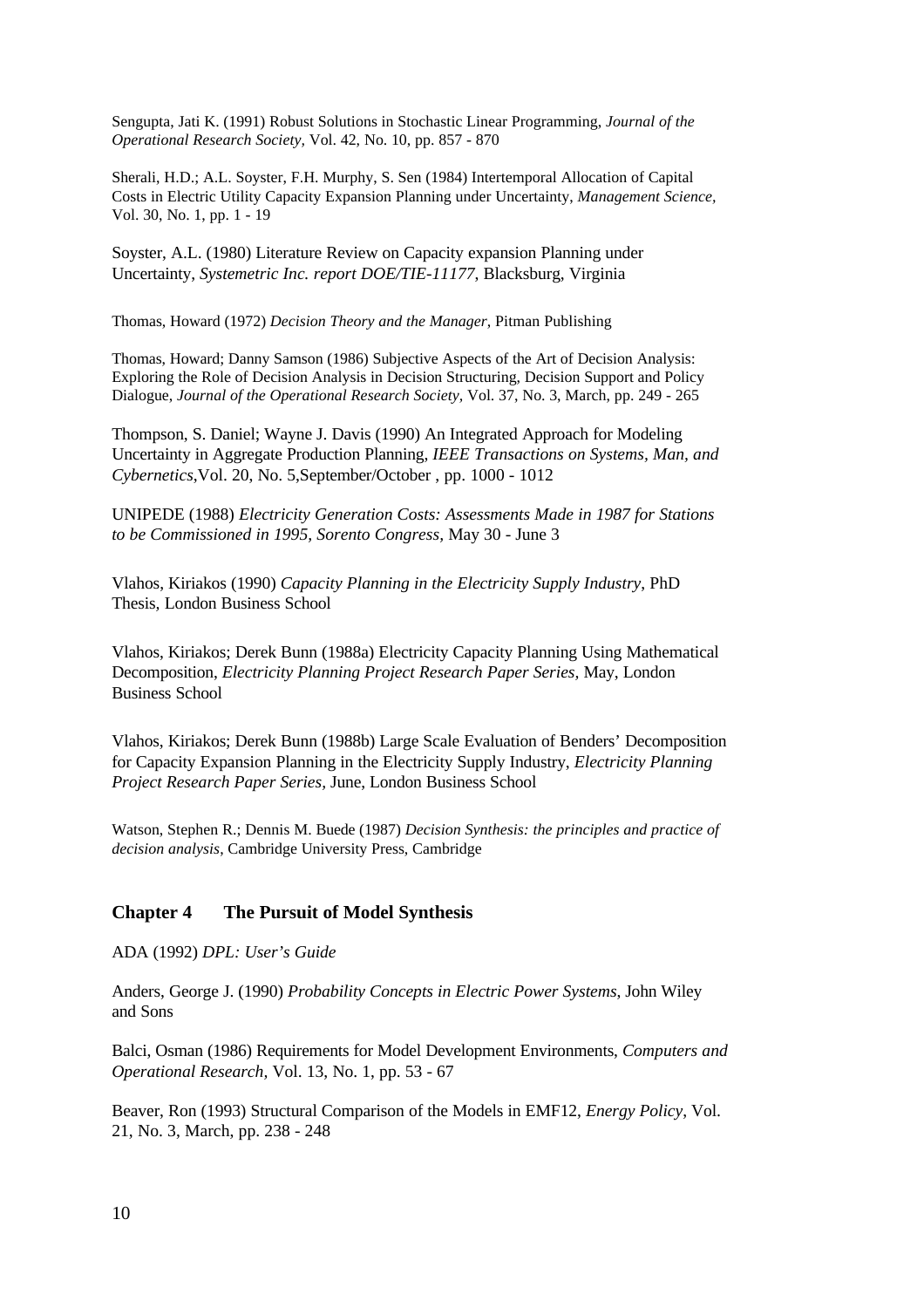Box, G.E.P.; N.R. Draper (1987) *Empirical Model Building and Response Surfaces*, John Wiley, New York

Brown, Rex V.; Dennis V. Lindley (1986) Plural Analysis: Multiple Approaches to Quantitative Research, *Theory and Decision*, Vol. 20, pp. 133 - 154

Bunn, Derek; Kiriakos Vlahos (1992) A model-referenced procedure to support adversarial decision processes: application to electricity planning, *Energy Economics*, Vol. 14, No. 4, October, pp. 242 - 247

Cazalet, E.G.; C.E. Clark, T.W. Keelin (1978*) Costs and Benefits of Over/Under Capacity in Electric Power System Planning*, EPRI Research Project 1107*,* Electric Power Research Institute, Palo Alto, California

CIGRE (1991) Flexibility of power systems: Principles, means of achievement and approaches for facing uncertainty by planning flexible development of power systems, *Electra*, No. 135, Working Group 01 of Study Committee 37, pp. 76 - 101

CIGRE (1993) Dealing with Uncertainty in System Planning - Has Flexibility Proved to be an Adequate Answer? *Electra*, No. 151, Working Group 37.10, December, pp. 53 - 65

Davis, Wayne J.; Sharon M. West (1987) An Integrated Approach to Stochastic Decisionmaking: A Project Scheduling Example, *IEEE Transactions on Systems, Man, and Cybernetics*, Vol. 17, No. 2, March/April, pp. 199 - 209

Dixon, E.C. (1989) Modelling Under Uncertainty: Comparing Three Acid-Rain Models, *Journal of the Operational Research Society*, Vol. 40, No. 1, pp. 29 - 40

Dolk, Daniel R.; Jeffrey E. Kottemann (1993) Model integration and a theory of models, *Decision Support Systems*, Vol. 9, pp. 51 - 63

Evans, Nigel (1984) The Sizewell decision, *Energy Economics*, Vol. 6, No. 1, January, pp. 14 - 20

Evans, Nigel; Chris Hope (1984) *Nuclear Power: Future, Costs and Benefits*, Cambridge University Press, Cambridge

Geoffrion, Arthur M. (1987) An Introduction to Structured Modeling, *Management Science*, Vol. 33, No. 5, May, pp. 547 - 588

Greenhalgh, Geoffrey (1985) Sizewell B: the Central Electricity Generating Board's Case, *Power Tomorrow*, Kogan Page

Hertz, David; Howard Thomas (1983) *Risk Analysis and its Applications*, John Wiley and Sons

Hirst, Eric; M. Schweitzer (1990) Electric Utility Resource Planning and Decision Making: the importance of uncertainty, *Risk Analysis*, Vol. 10, No. 1, pp. 137-146

IAEA (1984) *Expansion Planning for Electrical Generating Systems: A Guidebook*, International Atomic Energy Agency, Vienna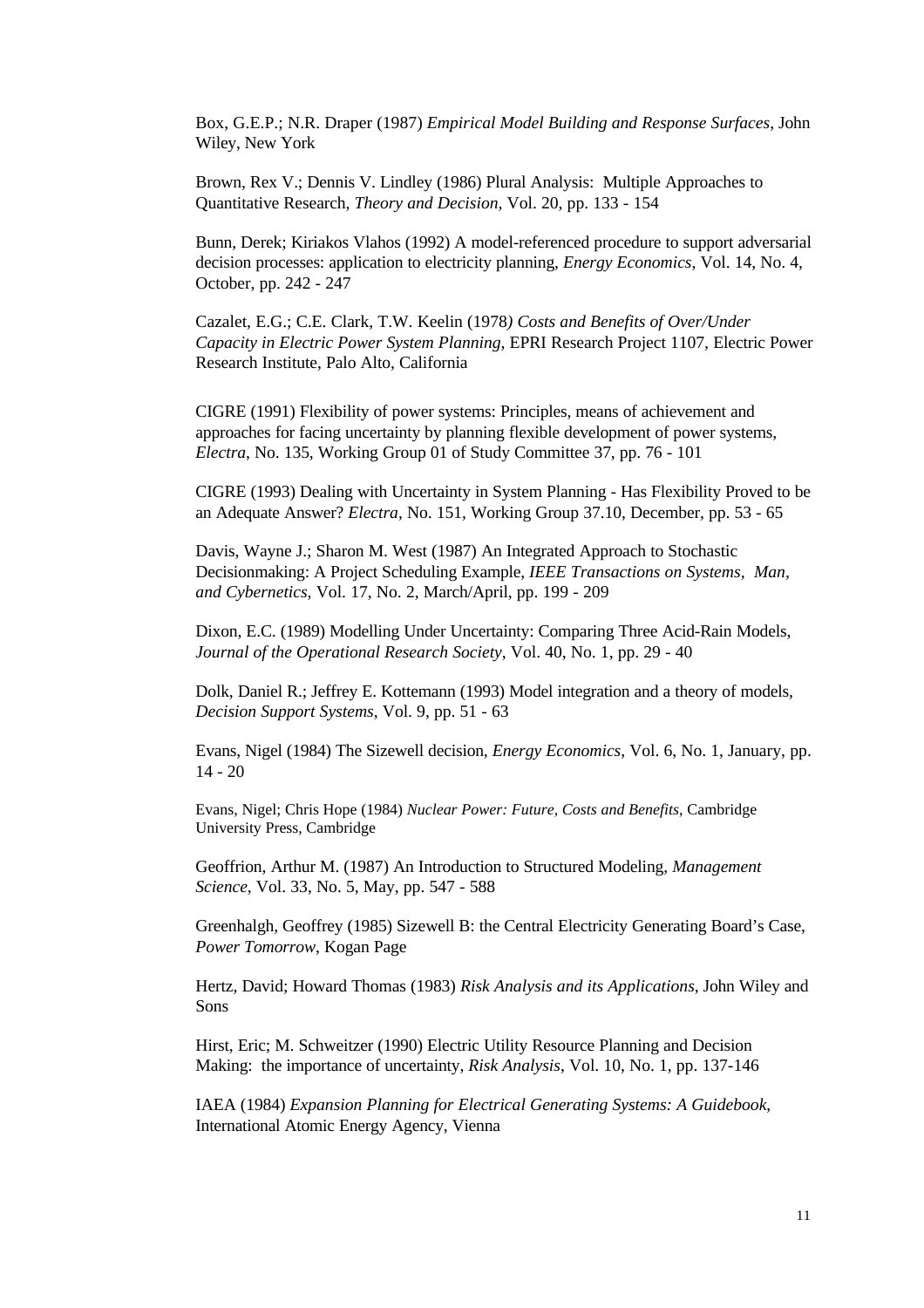Jones, Ian (1989) Risk Analysis and Optimal Investment in the Electricity Supply Industry, (repreinted from 1986 article in *Applied Economics*), in Helm, Kay, Thompson, eds., *The Market for Energy*, Clarendon Press, Chapman and Hall, pp. 214 - 236

Kreczko, Adam; Nigel Evans, Chris Hope (1987) A decision analysis of the commercial demonstration fast reactor, *Energy Policy*, Vol. 15, No. 4, August, pp. 303 - 314

Layfield, Frank (1987) *Sizewell B Public Inquiry*, Department of Energy, HMSO

Linstone, H.A. (1984) *Multiple Perspectives for Decision Making: Bridging the Gap btween Analysis and Action*, North-Holland, New York

Mandelbaum, Marvin; John Buzacott (1990) Flexibility and decision making, *European Journal of Operational Research,* Vol. 44, pp. 17 - 27

Morgan, M. Granger; Max Henrion (1992) *Uncertainty: A Guide to Dealing with Uncertainty in Quantitative Risk and Policy Analysis*, Cambridge University Press

Morris, W. (1967) On the Art of Modelling, *Management Science*, Vol. 13, No. 12, pp. B707 - B717

Mulvey, John M. (1979) Strategies in Modeling: A Personnel Scheduling Example, *Interfaces*, Vol. 9, No. 3, May, pp. 66 - 77

Peerenboom, James P.; William A. Buehring; Timothy W. Joseph (1989) Selecting a Portfolio of Environmental Programs for A Synthetic Fuels Facility, *Operations Research*, Vol. 37, No. 5, September-October, pp. 689 - 699

Reisman, Arnold (1987) Some Thoughts for Model Builders in the Management and Social Sciences, *Interfaces,* Vol. 17, No. 5, pp. 114 - 120

Ruth-Nagel, Stefan & Stocks, Kenneth (1982) Energy Modelling for Technology Assessment, the MARKAL Approach, *OMEGA,* Vol 10 No 5 pp 493 - 505

Ward, S.C. (1989) Arguments for Constructively Simple Models, *Journal of the Operational Research Society*, Vol. 40, No. 2, pp. 141 - 153

Vlahos, Kiriakos; Derek Bunn (1988a) Electricity Capacity Planning Using Mathematical Decomposition, *Electricity Planning Project Research Paper Series,* May, London Business School

Vlahos, Kiriakos; Derek Bunn (1988b) Large Scale Evaluation of Benders' Decomposition for Capacity Expansion Planning in the Electricity Supply Industry, *Electricity Planning Project Research Paper Series,* June, London Business School

## **Appendix A**

Bunn, Derek; Kiriakos Vlahos (1989a) Evaluation of the Long-term Effects on UK Electricity Prices following Privatisation, *Fiscal Studies,* Vol. 10, No. 4, pp. 104 - 116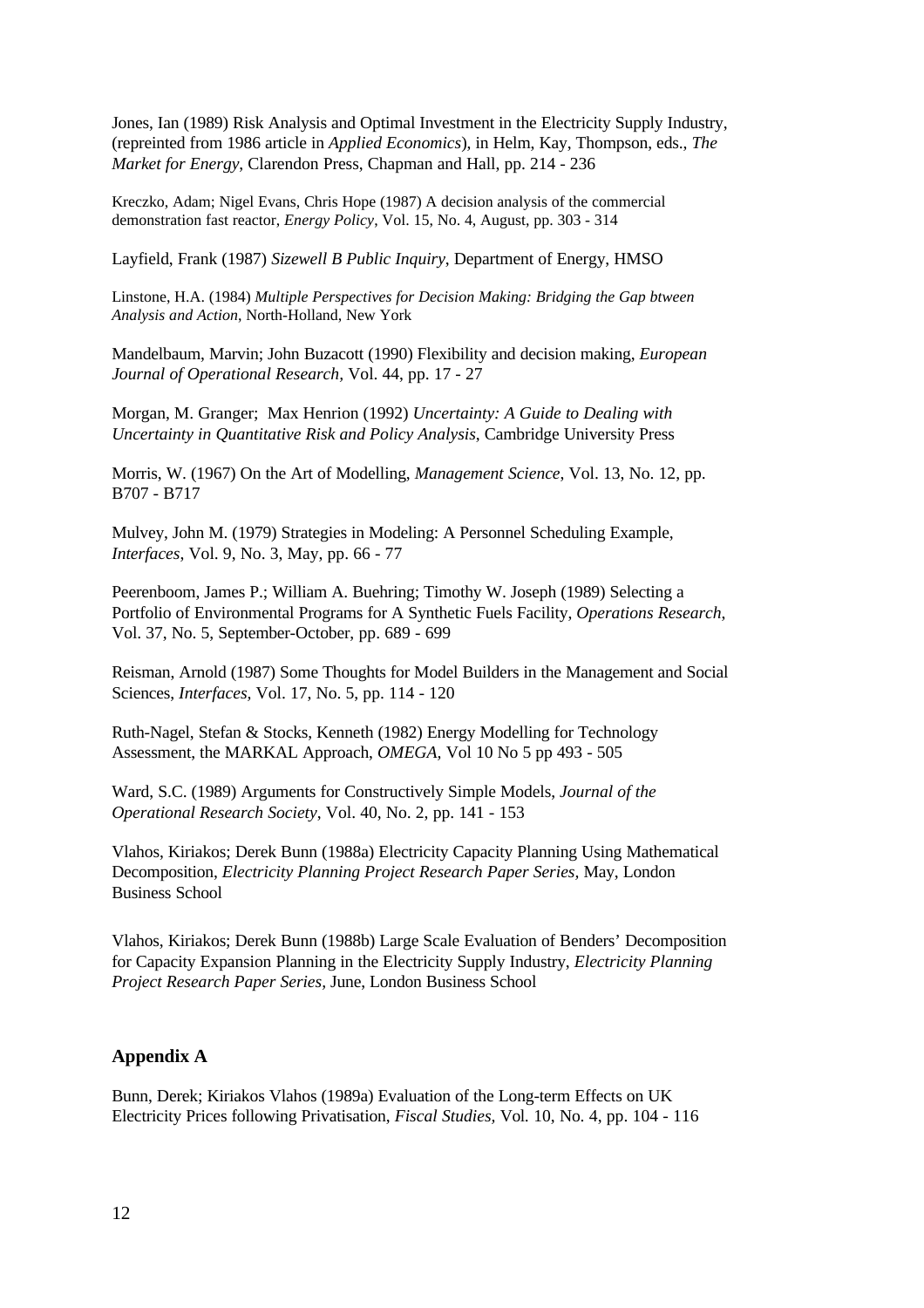Bunn, Derek; Kiriakos Vlahos (1989b) Evaluation of the Nuclear Constraint in a Privatised Electricity Supply Industry, *Fiscal Studies,* Vol. 10, No. 1, pp. 41 - 52

Clemen, Robert T. (1991) *Making Hard Decisions: An Introduction to Decision Analysis,* PWS-Kent Publishing Company

Commission of European Communities (1990) *Document EUR 5914*

Commission of the European Communities (1992) *The Week in Europe*

Department of Energy (1992) *Energy* Trends, April 1992

Energy Committee (1990) *The Cost of Nuclear Power,* Vol. I & II, Session 1989-90, Fourth Report , HMSO

Eyre, N.J. (1990) Gaseous Emissions due to Electricity Fuel Cycles in the United Kingdom, *Energy and Environment Paper,* No. 1

Hertz, David; Howard Thomas (1984) *Practical Risk Analysis: An Approach through Case Histories,* John Wiley & Sons

Hoeller, Peter; Markku Wallin (1991) Energy Prices, Taxes and Carbon Dioxide Emissions, *OECD Economic Studies,* No. 17, OECD, Autumn, pp. 91 - 105

Hull, J.C. (1980) *The Evaluation of Risk in Business Investment,* Pergamon Press, Oxford

IAEA (1984) *Expansion Planning for Electrical Generating Systems: A Guidebook,* International Atomic Energy Agency, Vienna

IEA (1991) *International Energy Agency Statistics: Energy Prices and Taxes*, 3rd quarter 1991

OECD/NEA (1989) *Projected Costs of Generating Electricity from Power Stations for Commissioning in the Period 1995-2000,* OECD/NEA, IEA

Ontario Hydro (1989) Environmental Analysis, *Providing the Balance of Power*

Ottinger, RL; D Wooley, N Robinson, D Hodas, S Babb (1990) *Environmental Costs of Electricity,* Pace University, Oceana Publications

Rappaport, A. (1967) Sensitivity Analysis in Decision Making, *Accounting Review*, Vol. 42, pp. 441 - 456

Ruth-Nagel, Stefan & Stocks, Kenneth (1982) Energy Modelling for Technology Assessment, the MARKAL Approach, *OMEGA,* Vol. 10, No. 5 pp 493 - 505

UNIPEDE (1988) *Electricity Generation Costs: Assessments Made in 1987 for Stations to be Commissioned in 1995, Sorento Congress,* May 30 - June 3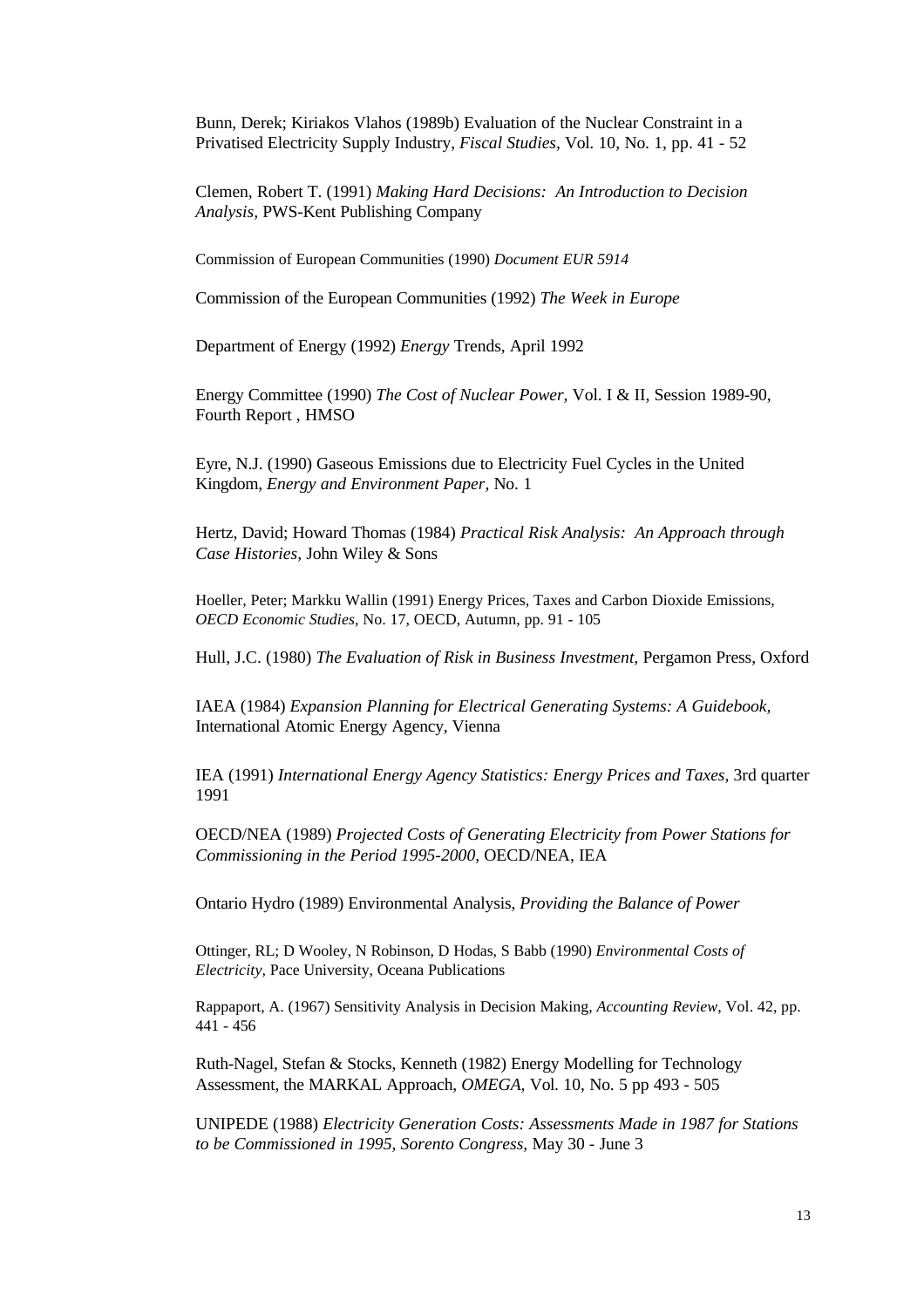Virdis, Maria R.; Michael Rieber (1991) The Cost of Switching Electricity Generation from Coal to Nuclear, *Energy Journal,* Vol. 12, No. 2, pp. 109 - 134

## **Appendix B**

ADA (1992) *DPL: User's Guide*

Anders, George J. (1990) *Probability Concepts in Electric Power Systems,* John Wiley and Sons

Barrager, Stephen; Oliver Gildersleeve (1989) A Methodology to Incorporate Uncertainty into R&D Cost and Performance Data, *Resources and Energy*, Vol. 11, pp. 177 - 193

Bunn, Derek W; Eric R Larsen (1992) Sensitivity of Reserve Margins to Factors Influencing Investment Behaviour in the Electricity Market of England and Wales, *Energy Policy*, Vol. 20, No. 5, May, pp 420 - 429

Bunn, Derek W.; Erik R. Larsen; Kiriakos Vlahos (1993) Complementary Modelling Approaches for Analysing Several Effects of Privatization on Electricity Investment, *Journal of the Operational Research Society*, Vol. 44, No. 10, pp. 957 - 971

Baughman, M.L.; D.P. Kamat (1980) *Assessment of the Effect of Uncertainty on the Adequacy of the Electric Utility Industry's Expansion Plans, 1983 - 1990*, EA-1446 Research Project 1153-1

Cazalet, E.G.; C.E. Clark, T.W. Keelin (1978*) Costs and Benefits of Over/Under Capacity in Electric Power System Planning*, EPRI Research Project 1107*,* Electric Power Research Institute, Palo Alto, California

Evans, Nigel (1984) The Sizewell Decision: a sensitivity analysis, *Energy Economics*, Vol. 6, No. 1, January, pp. 14 - 20

Evans, Nigel; Chris Hope (1984) *Nuclear Power: Future, Costs and Benefits*, Cambridge University Press, Cambridge

Hobbs, Benjamin F.; Pravin Maheshwari (1990) A Decision Analysis of the Effect of Uncertainty Upon Electric Utility Planning, *Energy*, Vol. 15, No. 9, pp. 785 - 801

Inman, Ronald L.; Jon C. Helton (1988) An Investigation of Uncertainty and Sensitivity Analysis Techniques for Computer Models, *Risk Analysis*, Vol. 8, No. 1, pp. 71 - 90

Keeney, Ralph L.; John F. Lathrop; Alan Sicherman (1986) An Analysis of Baltimore Gas and Electric Company's Technology Choice, *Operations Research*, Vol. 34, No. 1, pp. 18 - 39

Keeney, Ralph L.; Alan Sicherman (1983) Illustrative Comparison of One Utility's Coal and Nuclear Choices, *Operations Research*, Vol. 31, No. 1, pp. 50 - 83

Kreczko, Adam; Nigel Evans, Chris Hope (1987) A decision analysis of the commercial demonstration fast reactor, *Energy Policy*, Vol. 15, No. 4, August, pp. 303 - 314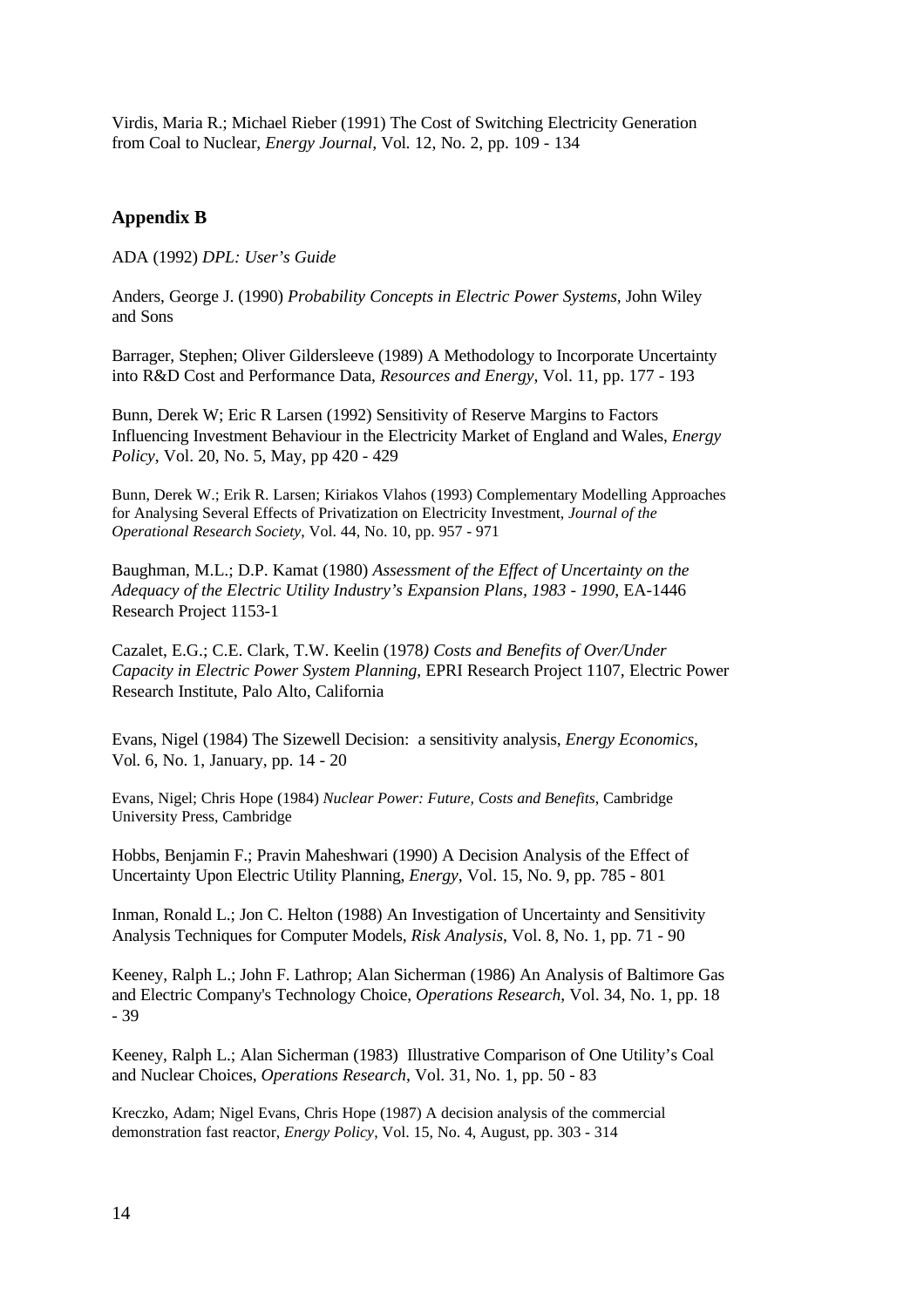Layfield, Frank (1987) *Sizewell B Public Inquiry*, Department of Energy, HMSO

McKay, Michael D.; Richard J. Beckman; Leslie M. Moore; and Richard R. Picard (1992) An Alternative View of Sensitivity in the Analysis of Computer Codes, *Proceedings of the American Statistical Association Section on Physical and Engineering Sciences*, Boston, August 9 - 13

Morgan, M. Granger; Max Henrion (1992) *Uncertainty: A Guide to Dealing with Uncertainty in Quantitative Risk and Policy Analysis*

Palisade Corporation (1992) *@RISK: Risk Analysis and Simulation Add-In for Microsoft Excel*

Sullivan, William G.; Wayne Claycombe (1977) Decision Analysis of Capacity Expansion Strategies for Electrical Utilities, *IEEE Transactions on Engineering Management*, Vol. EM-24, No. 4, November, pp. 139 - 144

Vlahos, Kriakos; D.W. Bunn (1988) Large scale evaluation of Benders' decomposition for capacity expansion planning in the electricity supply industry, *London Business School Report,* Electricity Planning Project

Vlahos, Kiriakos (1990) *ECAP: The Electricity Capacity Planning Model Users Manual*, Version 1.2, 7 February

## **Appendix C**

Balci, Osman (1986) Requirements for Model Development Environments, *Computers and Operational Research,* Vol. 13, No. 1, pp. 53 - 67

Brill, E. Downey, Jr; John M. Flach; Lewis D. Hopkins; S. Ranjithan (1990) MGA: A Decision Support System for Incompletely Defined Problems, *IEEE Transactions on Systems, Man, and Cybernetics*, Vol. 20, No. 4, pp. 745 - 757

Butler, Timothy; Kirk Karwan, James Sweigart (1992) Multi-Level Strategic Evaluation of Hospital Plans and Decisions, *Journal of the Operational Research Society*, Vol. 43, No. 7, pp. 665-675

Davis, Wayne J.; Sharon M. West (1987) An Integrated Approach to Stochastic Decisionmaking: A Project Scheduling Example, *IEEE Transactions on Systems, Man, and Cybernetics,* Vol. 17, No. 2, pp. 199 - 209

DOE (1994) *The National Energy Modeling System: an Overview*, US Department of Energy, Energy Information Administration, Office of Integrated Analysis and Forecasting, Washington, DC

Dolk, Daniel R. (1993) An introduction to model integration and integrated modeling environments, *Decision Support Systems*, Vol. 10, pp. 249 - 254

Gass, Saul I., ed. (1981) *Validation and Assessment of Energy Models*, Proceedings of a Symposium held at the National Bureau of Standards, Gaithersburg, Maryland, 19 - 21 May 1980, NBS Special Publication 616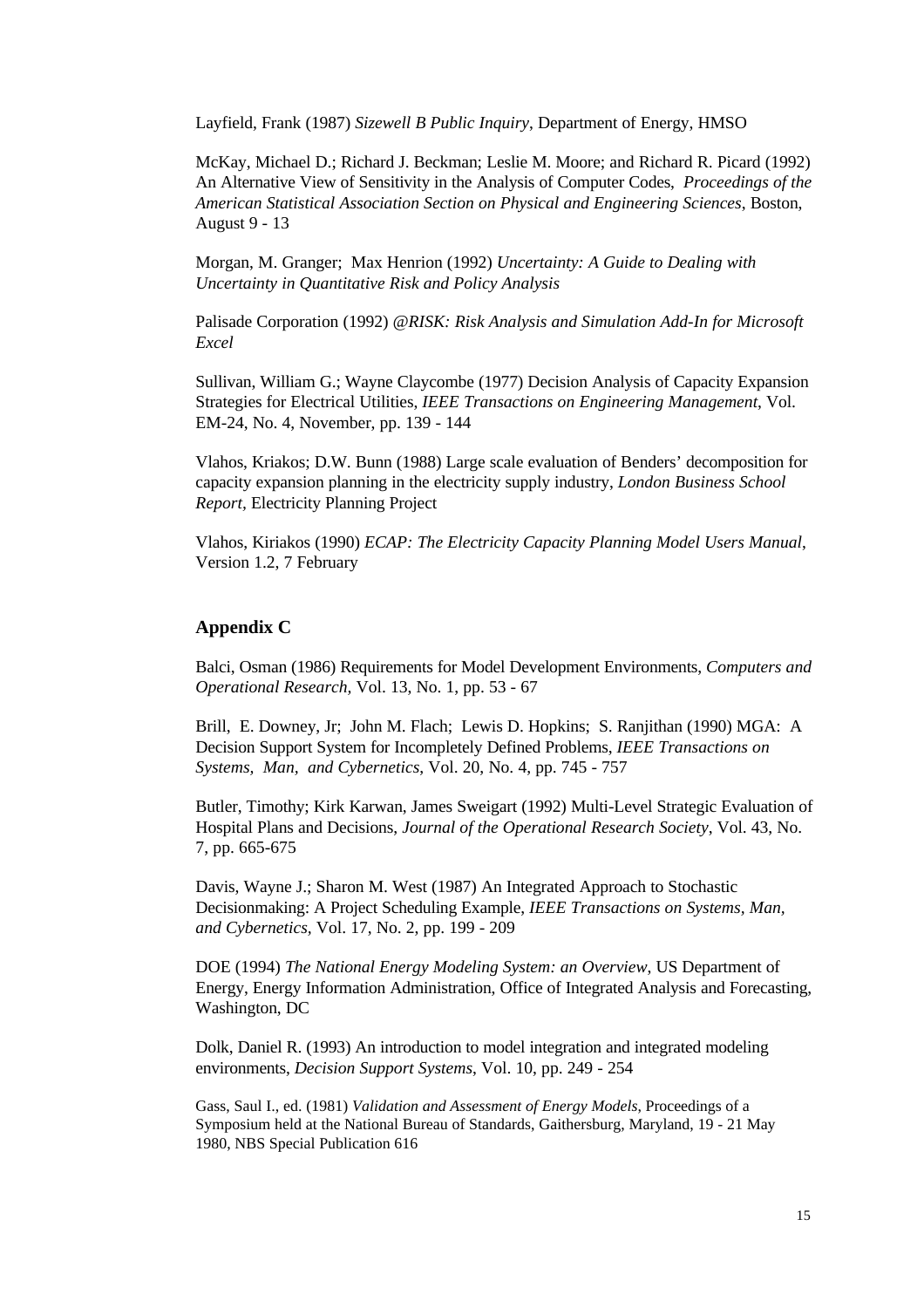Geoffrion, Arthur M. (1987) An Introduction to Structured Modeling, *Management Science,* Vol. 33, No. 5, pp. 547 - 588

Ghosh, D.; R. Agarwal (1991) Model Selection and Sequencing in Decision Support Systems, *Omega,* Vol. 19, No. 2/3, pp. 157 - 167

Goldberg, Michael A.(1989) *On Systemic Balance: Flexibility and Stability in Social, Economic, and Environmental Systems,* Praeger Publishers, New York

Greenberger, Martin (1981) Humanising Policy Analysis: Confronting the Paradox in Energy Modeling, *in Gass (1981)*, pp. 25 - 42

Hespos, R.F.; Strassman. P.A. (1965) Stochastic Decision Trees for the Analysis of Investment Decisions, *Management Science,* Vol. 11, No. 10, August, pp. B244 - B259

Kendall, C. (1969) Introduction to model building and decision problems, *Mathematical Model Building in Economics and Industry,* Griffin, First Series

Kydes, Andy S.; Lewis Rubin (1981) Workshop Report 1: Composite Model Validation, *in Gass, ed (1981)*, pp. 139 - 148

Layfield, Frank (1987) *Sizewell B Public Inquiry*, Department of Energy, HMSO

Lendaris, George G. (1980) Structural Modelling---A Tutorial Guide, *IEEE Transactions on Systems, Man, and Cybernetics,* Vol. SMD-10, No. 12, pp. 807 -840

Miller, Louis W.; Norman Katz (1986) A Model Management System to Support Policy Analysis, *Decision Support Systems,* Elsevier Science Publishers B.V., Vol. 2, pp. 55 - 63

Sprague, Ralph H. Jr; Eric D. Carlson (1982) *Building Effective Decision Support Systems,* Prentice-Hall Inc., New Jersey

Thompson, S. Daniel; Wayne J. Davis (1990) An Integrated Approach for Modeling Uncertainty in Aggregate Production Planning, *IEEE Transactions on Systems, Man, and Cybernetics*,Vol. 20, No. 5, September/October , pp. 1000 - 1012

Ward, S.C. (1989) Arguments for Constructively Simple Models, *Journal of the Operational Research Society,* Vol. 40, No. 2, pp. 141 - 153

### **PART TWO Flexibility for Uncertainty**

#### **Chapter 5 Cross Disciplinary Review**

ABI-INFORM (1970 - 1994) UMI University Microfilms, Ann Arbor, Michigan

Anastasi, Anne (1990) Reaction: Diversity and Flexibility, *The Counseling Psychologist*, Vol. 18, No. 2, pp. 248 - 261

Atkinson, John (1985) Flexibility, Uncertainty and Manpower Management, *IMS Report No. 89,* Institute of Manpower Studies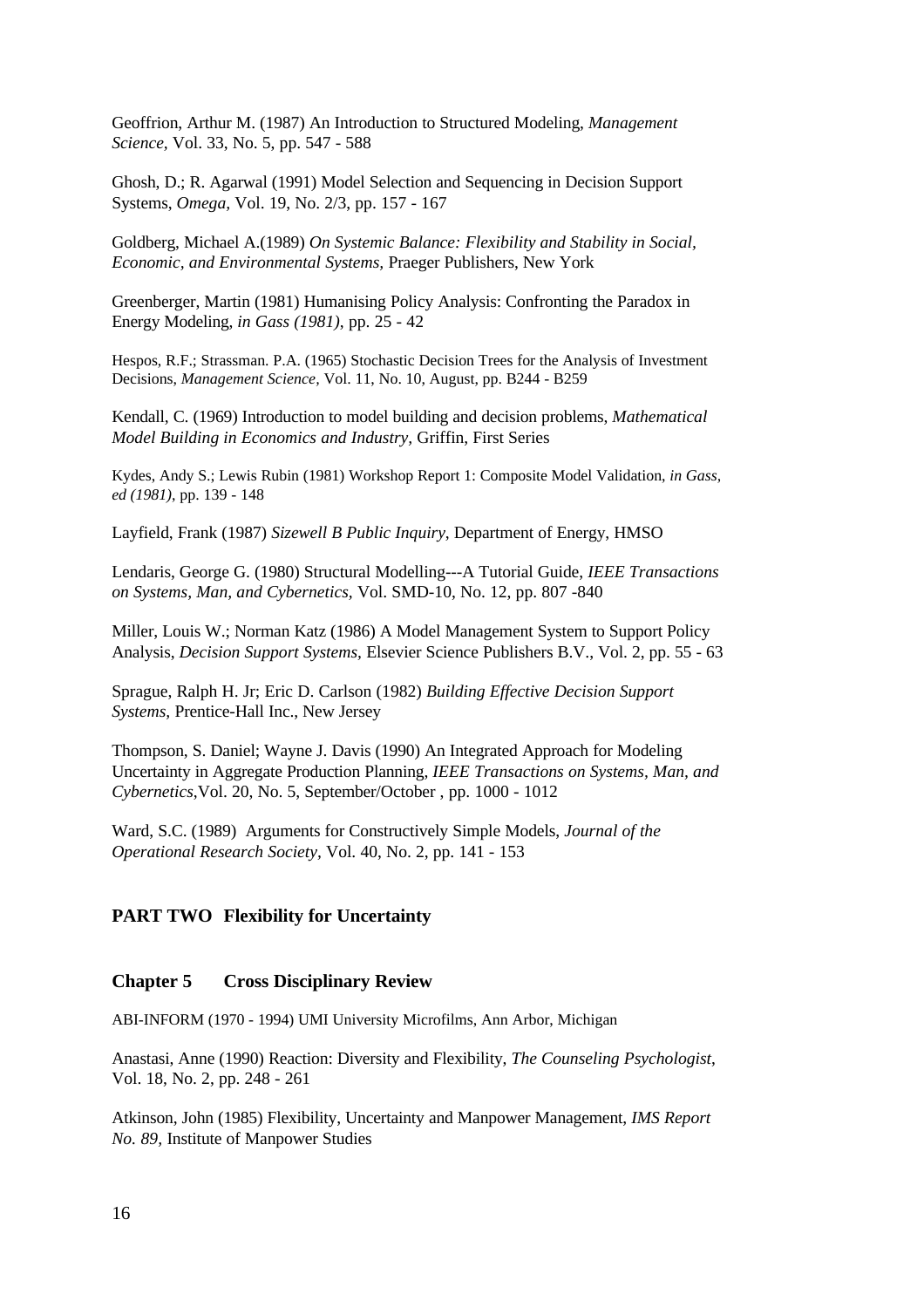Atkinson, John (1989) Management Strategies for Flexibility and the Role of the Trade Unions, *IMS Paper No. 154,* Institute of Manpower Studies

Bernardo, J.J.; Z. Mohamed (1992) The measurement and use of operational flexibility in the loading of Flexible Manufacturing Systems, *European Journal of Operational Research,* Vol. 60, No. 2, pp. 144 - 155

Berrie, T.W.; D. McGlade (1991) Electricity planning in the 1990's, *Utilities Policy,* Vol. 1, No. 3, April, pp. 199 - 211

Borison, Adam Bruce (1982) *Optimal Electric Utility Generation Expansion Under Uncertainty*, PhD Thesis, Stanford University

Carlsson, Bo (1989) Flexibility and the Theory of the Firm, *International Journal of Industrial Organisation*, Vol. 7, pp. 179 - 203

Chandra, Pankaj; Mihkel M. Tombak (1992) Models for the evaluation of routing and machine flexibility, *European Journal of Operational Research*, Vol. 60, pp. 156 - 165

CIGRE (1991) Flexibility of power systems: Principles, means of achievement and approaches for facing uncertainty by planning flexible development of power systems, *Electra,* No. 135, pp. 76 - 101

Clark, Charles E., Jr (Decision Focus Inc) (1985) Decision Analysis in Strategic Planning, *Strategic Management and Planning for Electric Utilities,* pp. 39 - 61

DeGroote, Xavier (1994) The Flexibility of Production Processes: A General Framework, *Management Science*, Vol. 40, No. 7, July, pp. 933 - 945

Eppink, D. Jan (1978) Planning for Strategic Flexibility, *Long Range Planning,* Vol. 11, pp. 9 - 15

Eppink, Derk Jan (1978) *Managing the Unforeseen: a study of flexibility,* PhD Thesis, Free University of Amsterdam

Evans, John Stuart (1982) *Flexibility in Policy Formation,* PhD Thesis, Aston University

Evans, J. Stuart (1991) Strategic Flexibility for High Technology Manoeuvres: A Conceptual Framework, *Journal of Management Studies*, Vol. 28, No. 1, pp. 69 -89

Gertler, Meric S. (1988) The limits to flexibility: comments on the Post-Fordist vision of production and its geography, *Transactions : Institute of British Geographers,* Vol. 13, pp. 419 - 432

Gerwin, D. (1982) Do's and Don'ts of Computerised Manufacture, *Harvard Business Review*, Vol. 60, March/April, pp. 107 - 116

Gerwin, Donald (1993) Manufacturing Flexibility: A Strategic Perspective, *Management Science*, Vol. 39, No. 4, April, pp. 395 - 410

Gunasekaran, A.; T. Martikainen, P. Yli-Olli (1993) Flexible manufacturing systems: An investigation for research and applications, *European Journal of Operational Research*, Vol. 66, pp. 1 - 26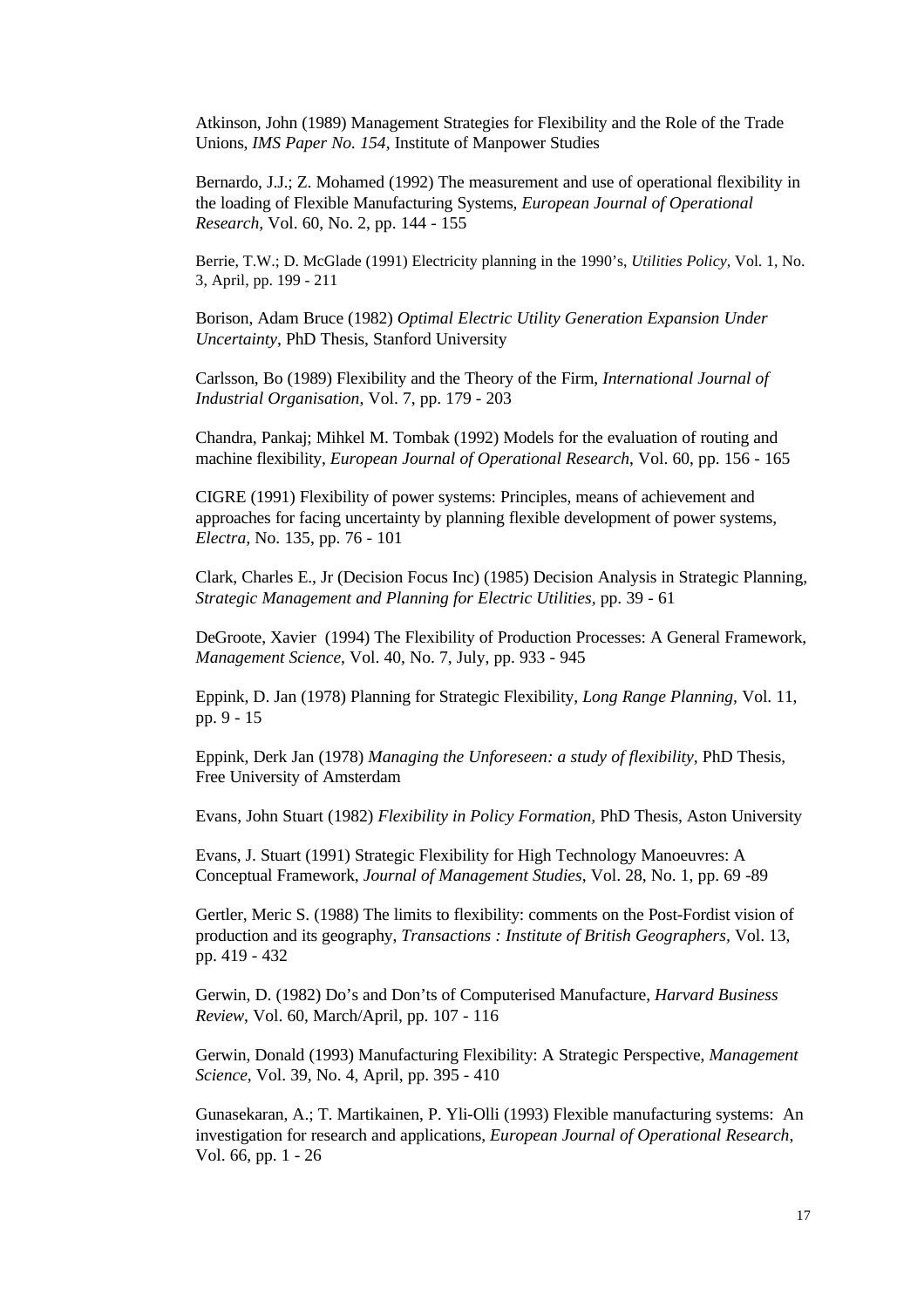Gupta, Yash P.; Sameer Goyal (1989) Flexibility of manufacturing systems: concepts and measurements, *European Journal of Operational Research,* Vol. 43, pp. 119 - 135

Heimann, Stephen R.; Edward J. Lusk (1976) Decision Flexibility: An Alternative Evaluation Criterion, *Accounting Review,* Vol. 51, pp. 51 - 64

Hirst, Eric (1990) Flexibility Benefits of Demand-Side Programs in Electric Utility Planning, *The Energy Journal,* Vol. 11, No. 1, pp. 151 - 163

Hobbs, Benjamin F.; Jeffrey C Honious, Joel Bluestein (1992) What's Flexibility Worth? The Enticing Case of Natural Gas Cofiring, *The Electricity Journal,* pp. 37 - 47

Holling, C.S. (1973) *Resilience and Stability of Ecological Systems,* International Institute of Applied Systems Analysis

Hutchinson, G.K.; D. Sinha (1989) A quantification of the value of flexibility, *Journal of Manufacturing Systems,* Vol. 8, No. 1, pp. 47 - 57

Jones, Robert A.; Joseph M. Ostroy (1984) Flexibility and Uncertainty, *Review of Economic Studies,* Vol. 51, pp. 13 - 32

Kulatilaka, Nalin (1988) Valuing the Flexibility of Flexible Manufacturing Systems, *IEEE Transactions on Engineering Management*, November, Vol. 35, No. 4, pp. 250 - 257

Kumar, V. (1986) On measurement of flexibility in Flexible Manufacturing Systems: An information-theoretic approach, in K.E. Stecke and R. Suri (ed.s), *Proceedings of the Second ORSA/TIMS Conference on Flexible Manufacturing Systems: Operations Research Models and Applications*, Elsevier, Amsterdam, pp. 131 - 143

Kumar, V. (1987) Entropic measures of manufacturing flexibility, *International Journal of Production Research,* Vol. 25, No. 7, pp. 957 - 966

Mandelbaum, Marvin (1978) *Flexibility and Decision Making - An Exploration and Unification,* PhD Thesis, University of Toronto

Marschak, T.; and R. Nelson (1962) Flexibility, Uncertainty, and Economic Theory, *Metro-economica*, Vol. 14, pp. 42 - 58

Mascarenhas, Briance (1981) Planning for Flexibility, *Long Range Planning*, Vol. 14, No. 5, pp. 78 - 82

Merkhofer, M.W. (1975) *Flexibility and Decision Analysis*, PhD Thesis, Stanford University

Merkhofer, M.W. (1977) The Value of Information given Decision Flexibility, *Management Science*, Vol. 23, No. 7, March, pp. 716 - 727

Orr, Daniel (1967) Chapter 13 Capital Flexibility and Long Run Cost Under Stationary Uncertainty, in M. Shubik, *Studies in Mathematical Economics*, pp. 171 - 187

Pollert, Anna (1991) *Farewell to Flexibility?*, Basil Blackwell Ltd.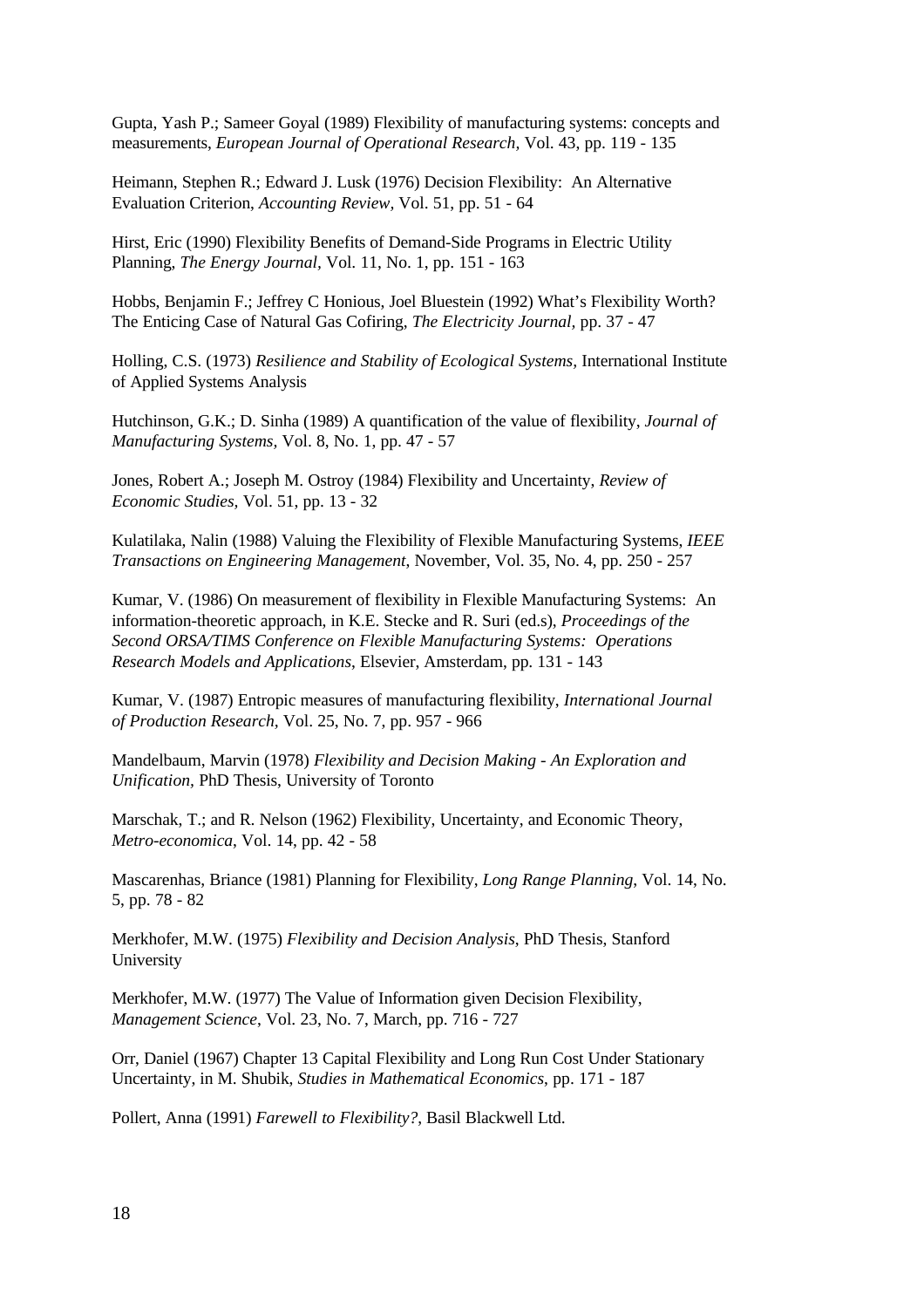SCE (1992) Twelve Scenarios for Southern California Edison, *Planning Review*, Vol. 20, No. 3, pp. 30 - 37

Schroeder, Christopher H.; Lyna L. Wiggins, and Daniel T. Wormhoudt (1981) Flexibility of scale in large conventional coal fired power plants, *Energy Policy*, Vol. 9, No. 2, June, pp. 127 - 135

Sethi, A.K.; S.P. Sethi (1990) Flexibility in Manufacturing: A Survey, *International Journal of Flexible Manufacturing Systems,* Vol. 2, No. 4, pp. 289 - 328

Slack, N (1983) Flexibility as a manufacturing objective, *International Journal of Production Management,* Vol. 3, No. 3, pp. 4 - 13

Slack, Nigel (1988) Manufacturing systems flexibility - an assessment procedure, *Computer-Integrated Manufacturing Systems*, Vol. 1, No. 1, February, pp. 25 - 31

Sprague, Ralph H. Jr; Eric D. Carlson (1982) *Building Effective Decision Support Systems,* Prentice-Hall Inc., New Jersey

Stevenson, Howard H. (1985) The Heart of Entrepreneurship, *Harvard Business Review*, Vol. 63, No. 2, March/April, pp. 85 - 94

Stigler, George (1939) Production and Distribution in the Short Run, *The Journal of Political Economy,* Vol. 47, No. 3, pp. 305 - 327

Stirling, Andrew (1994) Diversity and ignorance in electricity supply investment: Addressing the solution rather than the problem, *Energy Policy*, March, pp. 195 - 216

Ullrich, Maureen F. (1980) Whatever Happened to the Work Ethic? Motivating Employees in a Changing Society, *Montana Business Quarterly*, Vol. 18, No. 1, Spring, pp. 14 - 17

Verter, Vedat; M. Cemal Dincer (1992) Invited Review: An integrated evaluation of facility location, capacity acquisition, and technology selection for designing global manufacturing strategies, *European Journal of Operational Research,* Vol. 60, pp. 1 - 18

Vlahos, Kiriakos (1990) *Capacity Planning in the Electricity Supply Industry*, PhD Thesis, London Business School

Yamayee, Zia A.; Hossein Hakimmashhadi (1984) A Flexible Generation Planning Approach Recognizing Long Term Load Growth Uncertainty, *IEEE Transactions on Power Apparatus and Systems,* Vol. PAS-103, No. 8, pp. 1990- 1996

Zelenovic, Dragutin M. (1982) Flexibility --- a condition for effective production systems, *International Journal of Production Research,* Vol. 20, No. 3, pp. 319 - 337

## **Chapter 6**

Ansoff, H.I. (1968) *Corporate Strategy,* Penguin Books

Bonder, S. (1979) Changing the future of operations research, *Operations Research,* Vol. 27, pp. 209 - 224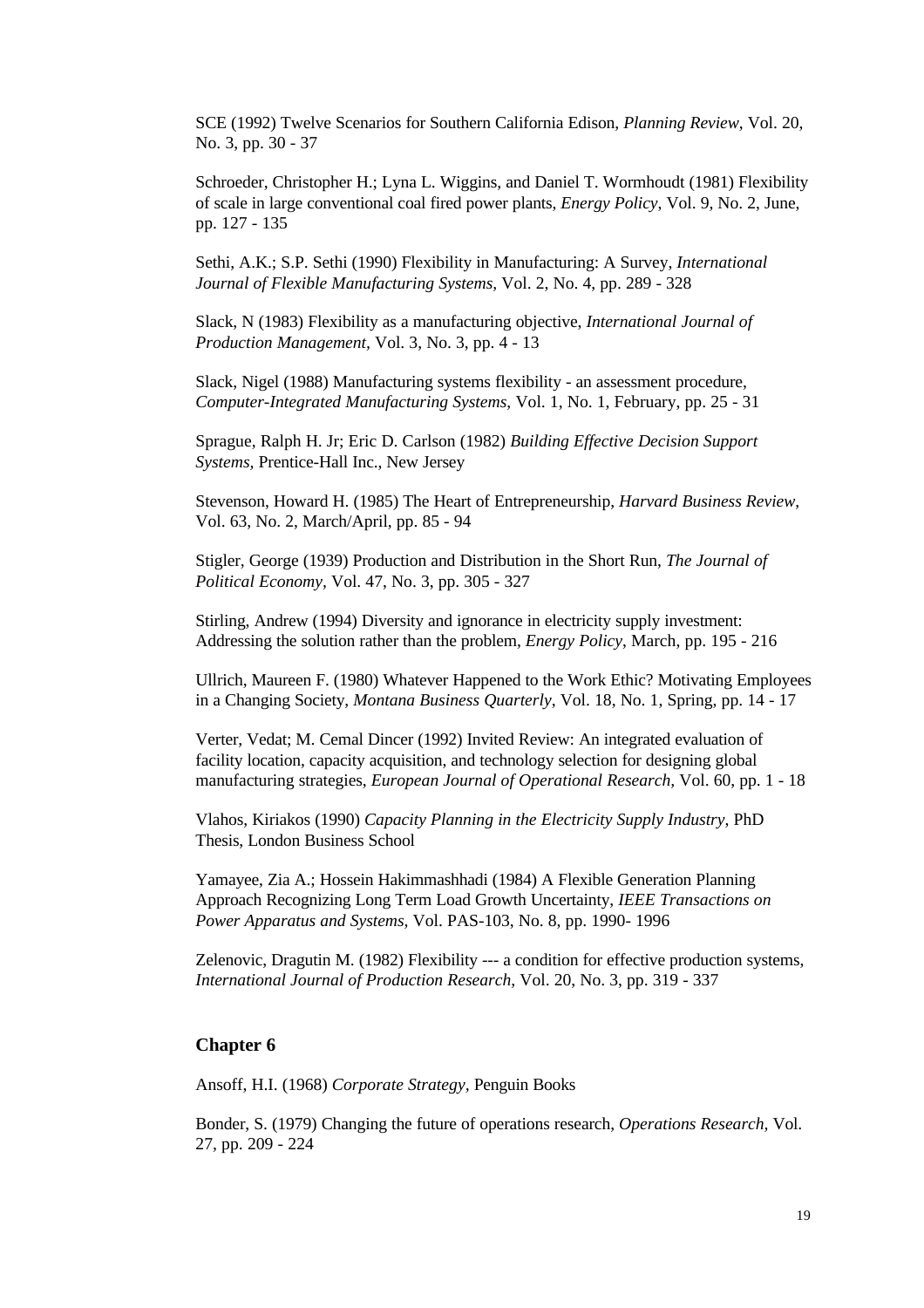CIGRE (1991) Flexibility of power systems: Principles, means of achievement and approaches for facing uncertainty by planning flexible development of power systems, *Electra,* No. 135, pp. 76 - 101

Carlsson, Bo (1989) Flexibility and the Theory of the Firm, *International Journal of Industrial Organisation*, Vol. 7, pp. 179 - 203

Chandra, Pankaj; Mihkel M. Tombak (1992) Models for the evaluation of routing and machine flexibility, *European Journal of Operational Research*, Vol. 60, pp. 156 - 165

Collingridge, David (1979) *The Fallibist Theory of Value and its Applications to Decision Making*, PhD Thesis, University of Aston

Collingridge, David; Peter James (1991) Inflexible Energy Policies in a Rapidly-changing Market, *Long Range Planning,* Vol. 24, No. 2, pp. 101 - 107

DeGroote, Xavier (1994) The Flexibility of Production Processes: A General Framework, *Management Science*, Vol. 40, No. 7, July, pp. 933 - 945

Dixit, Avinash K.; Robert S. Pindyck (1994) *Investment Under Uncertainty*, Princeton University Press, Princeton

Eppink, D. Jan (1978) Planning for Strategic Flexibility, *Long Range Planning,* Vol. 11, pp. 9 - 15

Eppink, Derk Jan (1978) *Managing the Unforeseen: a study of flexibility,* PhD Thesis, Free University of Amsterdam

Evans, John Stuart (1982) *Flexibility in Policy Formation,* PhD Thesis, Aston University

Fine, Charles H.; Robert M. Freund (1990) Optimal Investment in Product-Flexible Manufacturing Capacity, *Management Science*, Vol. 36, No. 4, April, pp. 449 - 466

Gerking, Harald (1987) Modeling of multi-stage decision-making processes in multi-period energy models, *European Journal of Operational Research,* Vol. 32, pp. 191 - 204

Gerwin, Donald (1993) Manufacturing Flexibility: A Strategic Perspective, *Management Science*, Vol. 39, No. 4, April, pp. 395 - 410

Goldman, Steven Marc (1974) Flexibility and the Demand for Money, *Journal of Economic Theory,* Vol. 9, pp. 203 - 222

Gupta, D. and Buzacott, J.A. (1988) *A framework for understanding flexibility of manufacturing systems*, Technical Report*,* University of Waterloo

Gupta, Shiv K.; Jonathan Rosenhead (1968) Robustness in Sequential Investment Decisions, *Management Science,* Vol. 15, No. 2, pp. B-18 - B-29

Gustavsson, Sten Olof (1984) Flexibility and Productivity in Complex Production Processes, *International Journal of Production Research*, Vol. 22, No. 5, pp. 801 - 808

Hart, A.G. (1937) Anticipations, Business Planning, and the Cycle, *Quarterly Journal of Economics*, pp. 272 - 297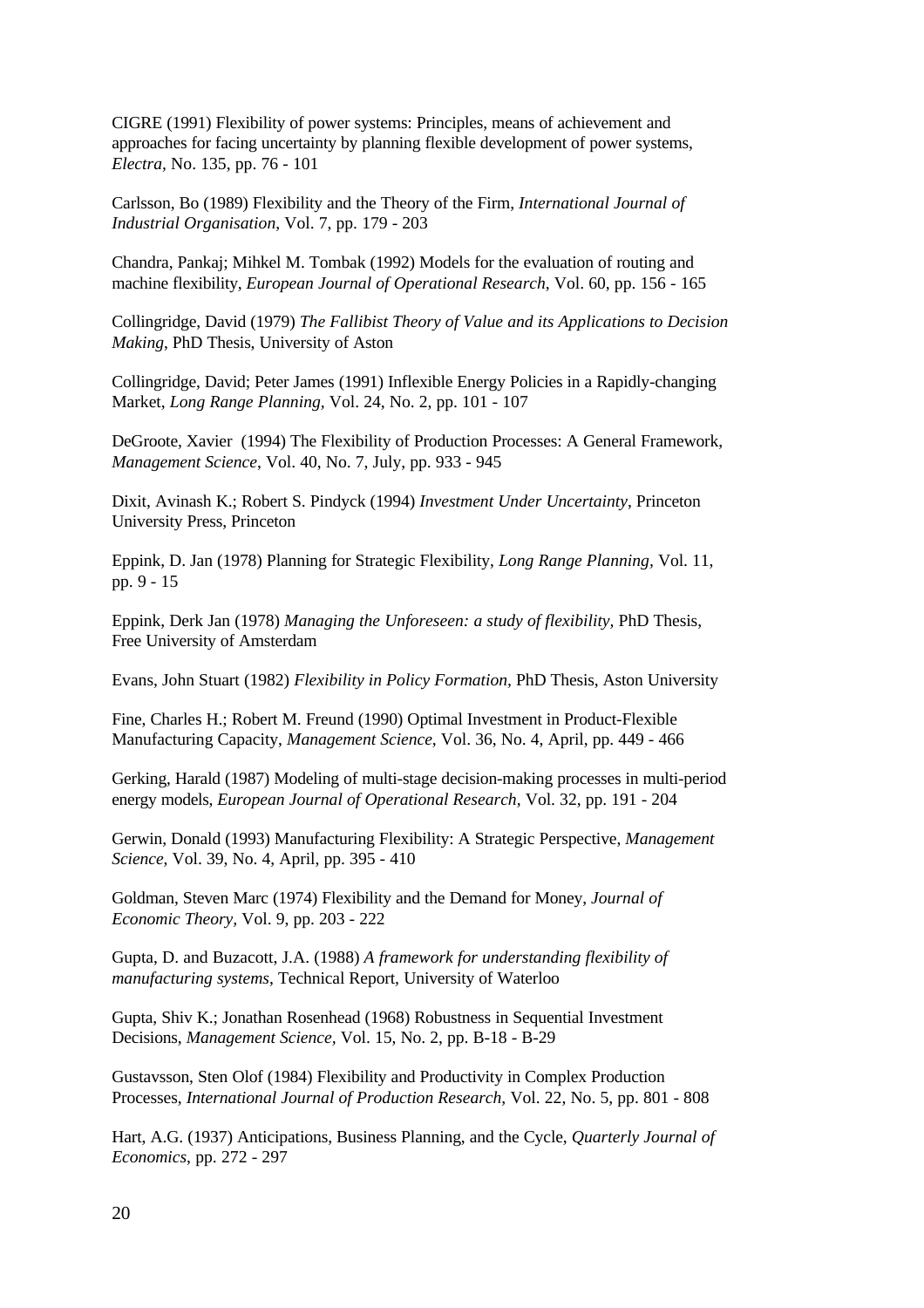Hashimoto, Tsuyoshi; Daniel P. Loucks; Jery R. Stedinger (1982) Robustness of Water Resources Systems, *Water Resources Research,* Vol. 18, No. 1, February, pp. 21 - 26

Hashimoto, Tsuyoshi (1980) *Robustness, Reliability, Resilience and Vulnerability Criteria for Planning*, PhD Thesis, Cornell University

Heimann, Stephen R.; Edward J. Lusk (1976) Decision Flexibility: An Alternative Evaluation Criterion, *Accounting Review,* Vol. 51, pp. 51 - 64

Hirshleifer, Jack; John G. Riley (1992) *The Analytics of Uncertainty and Information,* Cambridge University Press

Hirst, Eric (1989) *Benefits and Costs of Small, Short Lead-Time Power Plants and Demand-Side Programs in an Era of Load-Growth Uncertainty*, March, Oak Ridge National Laboratory

Hirst, Eric; M. Schweitzer (1990) Electric Utility Resource Planning and Decision Making: the importance of uncertainty, *Risk Analysis*, Vol. 10, No. 1, pp. 137-146

Hirst, Eric (1990) Flexibility Benefits of Demand-Side Programs in Electric Utility Planning, *The Energy Journal,* Vol. 11, No. 1, pp. 151 - 163

Hirst, Eric (1990) Benefits and Costs of Flexibility: Short-Lead Time Power Plants*, Long Range Planning*, Vol. 23, No. 5, pp. 106 - 115

Hobbs, Benjamin F.; Pravin Maheshwari (1990) A Decision Analysis of the Effect of Uncertainty Upon Electric Utility Planning, *Energy*, Vol. 15, No. 9, pp. 785 - 801

Hobbs, Benjamin F.; Jeffrey C Honious, Joel Bluestein (1992) What's Flexibility Worth? The Enticing Case of Natural Gas Cofiring, *The Electricity Journal,* pp. 37 - 47

Hobbs, Benjamin F.; Jeffrey C. Honious; Joel Bluestein (1994) Estimating the Flexibility of Utility Resource Plans: An Application to Natural Gas Cofiring for SO2 Control, *IEEE Transactions on Power Systems*, Vol. 9, No. 1, May, pp. 167 - 173

Jones, Robert A.; Joseph M. Ostroy (1984) Flexibility and Uncertainty, *Review of Economic Studies,* Vol. 51, pp. 13 - 32

Keller, L. Robin; Joanna L. Ho (1988) Decision Problem Structuring: Generating Options, *IEEE Transactions on Systems, Man, and Cybernetics,* Vol. 18, No. 5, September-October, pp. 715-728

Klein, Burton H. (1984) *Prices, Wages, and Business Cycles: A Dynamic Theory*, Pergamon, New York

Knight, Frank H. (1921) *Risk, Uncertainty, and Profit*, Houghlin Mifflin Company, Chicago

Kogut, Bruce; Nalin Kulatilaka (1994) Operating Flexibility, Global Manufacturing, and the Option Value of a Multinational Network, *Management Science*, Vol. 40, No. 1, January, pp. 123 - 139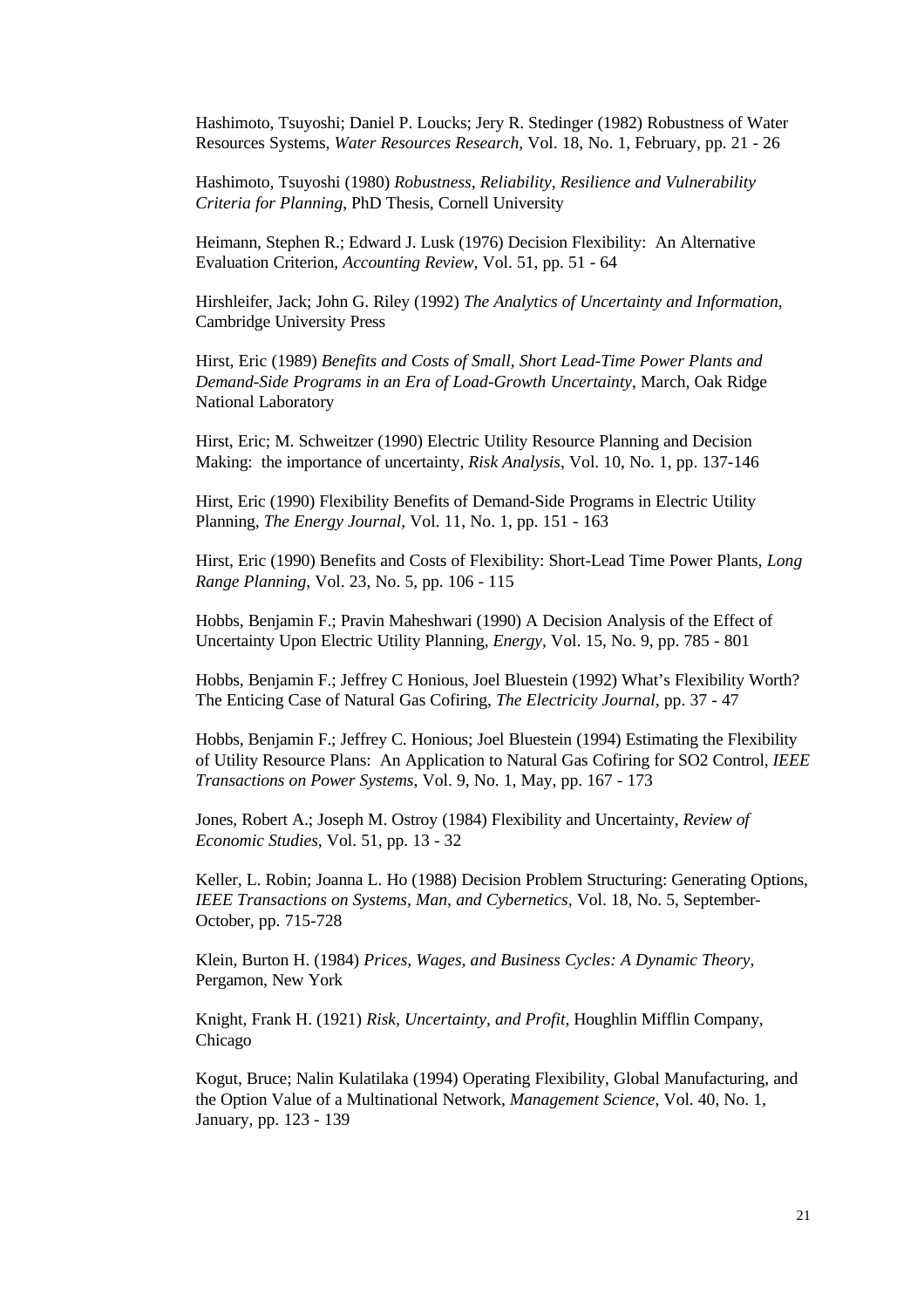Kreps, David M. (1979) A Representation Theorem for "Preference for Flexibility", *Econometrica,* Vol. 47, No. 3, pp. 565 - 577

Mandelbaum, Marvin (1978) *Flexibility and Decision Making - An Exploration and Unification,* PhD Thesis, University of Toronto

Mandelbaum, Marvin; John Buzacott (1990) Flexibility and decision making*, European Journal of Operational Research*, Vol. 44, pp. 17 - 27

Marschak, T.; and R. Nelson (1962) Flexibility, Uncertainty, and Economic Theory, *Metro-economica*, Vol. 14, pp. 42 - 58

Merkhofer, M.W. (1975) *Flexibility and Decision Analysis*, PhD Thesis, Stanford University

Merrill, Hyde M.; Allen J. Wood (1991) Risk and Uncertainty in Power System Planning, *Electrical Power & Energy Systems,* Vol. 13, No. 2, pp. 81 - 90

Montenegro, J.L.A. (1978) *Planning Telecommunication Systems: A Normative Approach,* PhD Thesis, University of Pennsylvania

Paraskevopoulos, Dimitris; Elias Karakitsos; Berk Rustem (1991) Robust Capacity Planning Under Uncertainty, *Management Science,* Vol. 37, No. 7, pp. 787 - 800

Pye, Roger (1978) A Formal, Decision-Theoretic Approach to Flexibility and Robustness, *Journal of Operational Research Society,* Vol. 29, No. 3, pp. 215 - 227

Rosenhead, Jonathan (1980) Planning Under Uncertainty: II. A Methodology for Robustness Analysis, *Journal of the Operational Research Society,* Vol. 31, No. 4, pp. 331 - 341

Rosenhead, Jonathan (1980) Planning Under Uncertainty: I. The Inflexibility of Methodologies, *Journal of the Operational Research Society,* Vol. 31, No. 3, pp. 209 - 216

Rosenhead, Jonathan (1989) Chapter 8 Robustness Analysis: Keeping Your Options Open, *Rational Analysis for a Problematic World,* John Wiley and Sons Ltd, pp. 193 - 218

Rosenhead, Jonathan; Martin Elton; Shiv K. Gupta (1972) Robustness and Optimality as Criteria for Strategic Decisions, *Operational Research Quarterly,* Vol. 23, No. 4, pp. 413 - 431

SCE (1992) Twelve Scenarios for Southern California Edison, *Planning Review*, Vol. 20, No. 3, pp. 30 - 37

Schneeweiss, Christoph; Martin Kühn (1990) Zur Definition und gegenseitigen Abgrenzung der Begriffe Flexibilität, Elastizität und Robustheit, *Zeitschrift für Betriebswirtschaftslehre*, Vol. 42, May, pp. 378 - 395

Slack, N (1983) Flexibility as a manufacturing objective, *International Journal of Production Management,* Vol. 3, No. 3, pp. 4 - 13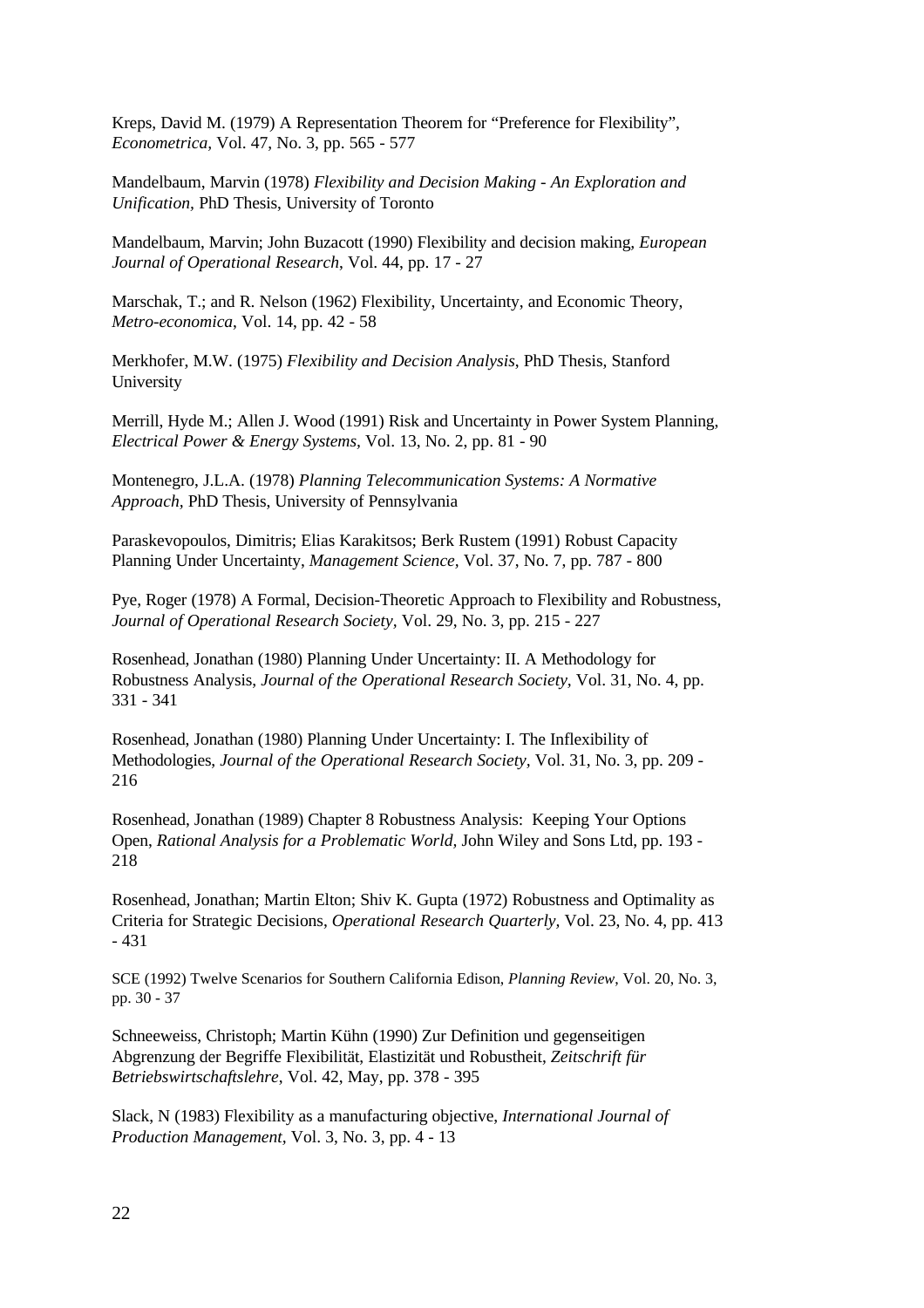Slack, Nigel (1988) Manufacturing systems flexibility - an assessment procedure, *Computer-Integrated Manufacturing Systems*, Vol. 1, No. 1, February, pp. 25 - 31

Smith, James E.; Robert F. Nau (1992) *Valuing Risky Projects: Option Pricing Theory and Decision Analysis*, Duke University, Fuqua School of Business, Working Paper #9201

Son, Y.K.; C.S. Park (1987) Economic measure of productivity, quality, and flexibility in advanced manufacturing systems, *Journal of Manufacturing Systems,* Vol. 6, No. 3, pp. 193 - 206

Stigler, George (1939) Production and Distribution in the Short Run, *The Journal of Political Economy,* Vol. 47, No. 3, pp. 305 - 327

Stirling, Andrew (1994) Diversity and ignorance in electricity supply investment: Addressing the solution rather than the problem, *Energy Policy*, March, pp. 195 - 216

Tomkins, Robert (1991) *Options Explained*, Stockton Press

Triantis, Alexander J.; James E. Hodder (1990) Valuing Flexibility as a Complex Option *The Journal of Finance*, Vol. XLV, No. 2, June, pp. 549 - 565

Trigeorgis, Lenos; Scott P. Mason (1987) Valuing Managerial Flexibility, *Midland Corporate Finance Journal*, Vol. 5, No. 1, Spring, pp. 14 - 21

Yamayee, Zia A.; Hossein Hakimmashhadi (1984) A Flexible Generation Planning Approach Recognizing Long Term Load Growth Uncertainty, *IEEE Transactions on Power Apparatus and Systems,* Vol. PAS-103, No. 8, pp. 1990 - 1996

### **Chapter 7**

Bernardo, J.J.; Z. Mohamed (1992) The measurement and use of operational flexibility in the loading of Flexible Manufacturing Systems, *European Journal of Operational Research*, Vol. 60, No. 2, pp. 144 - 155

Buzacott, J.A. (1982) The fundamental principles of flexibility in manufacturing systems, *Proceedings of the First International Conference on Flexible Manufacturing Systems*, pp. 13 - 22

Drechsler, F.S. (1968) Decision Trees and the Second Law, *Operational Research Quarterly*, Vol. 19, No. 4, pp. 409 - 419

Eppink, Derk Jan (1978) *Managing the Unforeseen: a study of flexibility*, PhDThesis, Free University of Amsterdam

Evans, John Stuart (1982) *Flexibility in Policy Formation*, PhD Thesis, Aston University

Gerwin, Donald (1993) Manufacturing Flexibility: A Strategic Perspective*, Management Science*, Vol. 39, No. 4, April, pp. 395 - 410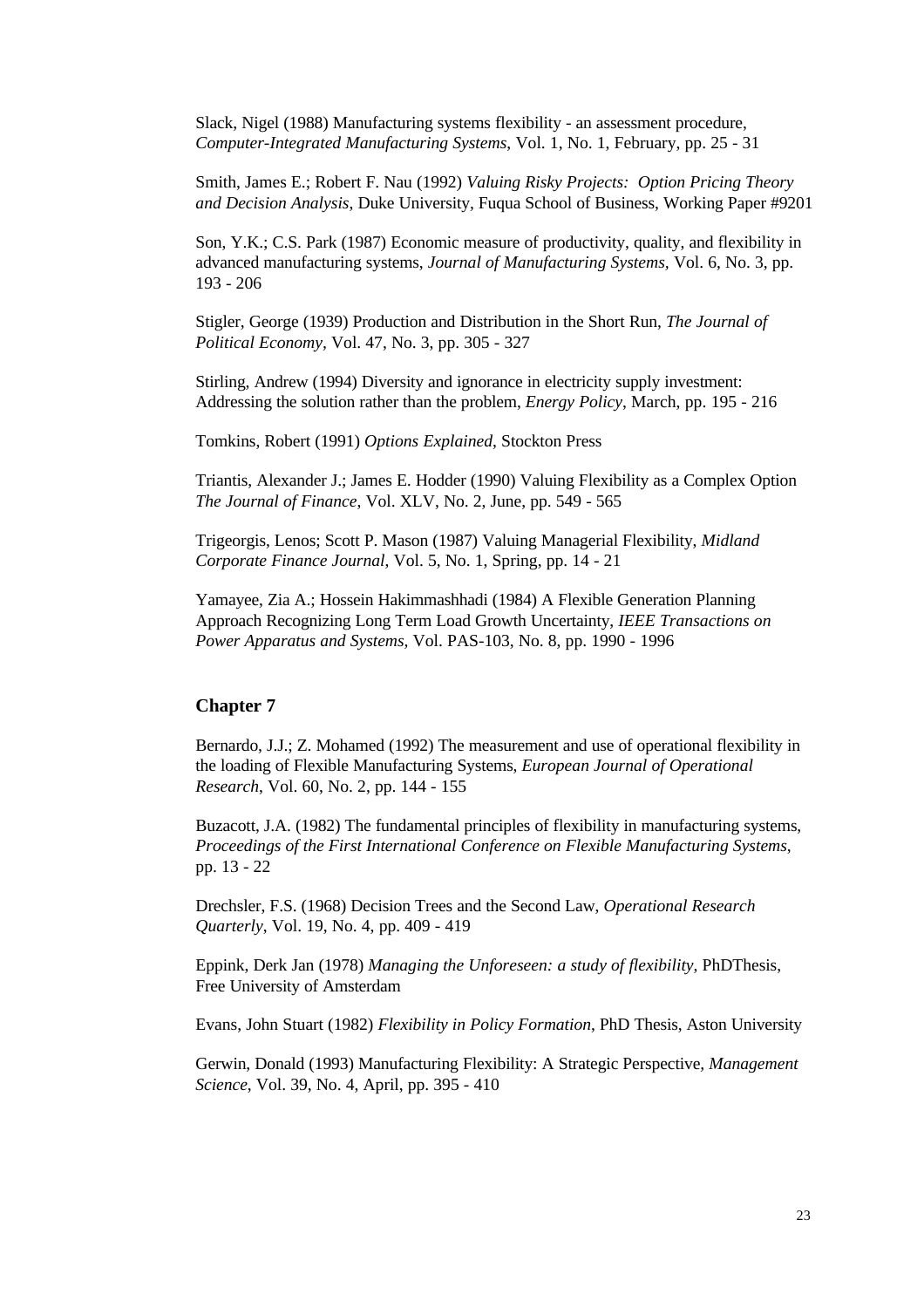Gupta, Yash P.; Sameer Goyal (1989) Flexibility of manufacturing systems: Concepts and measurements, Invited Review, *European Journal of Operational Research*, Vol 43, pp. 119 - 135

Hirst, Eric (1989) *Benefits and Costs of Small, Short Lead-Time Power Plants and Demand-Side Programs in an Era of Load-Growth Uncertainty*, March

Hobbs, Benjamin F.; Jeffrey C. Honious; Joel Bluestein (1994) Estimating the Flexibility of Utility Resource Plans: An Application to Natural Gas Cofiring for SO2 Control, *IEEE Transactions on Power Systems*, Vol. 9, No. 1, May, pp. 167 - 173

Horowitz, Ann R.; Ira Horowitz (1976) The Real and Illusory Virtues of Entropy-Based Measures for Business and Economic Analysis, *Decision Sciences*, Vol. 7, pp. 121 - 136

Knight, Frank H. (1921) *Risk, Uncertainty, and Profit*, Houghlin Mifflin Company, Chicago

Kumar, Vinod (1986) On Measurement of Flexibility in Flexible Manufacturing Systems: An Information-Theoretic Approach, *Proceedings of the Second ORSA/TIMS Conference on Flexible Manufacturing systems: Operations Research Models and Applications*, edited by K.E. Stecke and R. Suri, Elsevier Science Publishers B.V., Amsterdam, pp 131 - 143

Kumar, Vinod (1987) Entropic measures of manufacturing flexibility, *International Journal of Production Research*, Vol. 25, No. 7, pp. 957 - 966

Mandelbaum, Marvin (1978) *Flexibility and Decision Making: An Exploration and Unification*, PhD Thesis, University of Toronto

Mandelbaum, Marvin; John Buzacott (1990) Flexibility and decision making*, European Journal of Operational Research*, Vol. 44, pp. 17 - 27

Marschak, Thomas; Richard Nelson (1962) Flexibility, Uncertainty, and Economic Theory, *Metroeconomica*, Vol. 14, pp. 42 - 58

Merkhofer, M.W. (1975) *Flexibility and Decision Analysis*, PhD Thesis, Stanford University

Merkhofer, M.W. (1977) The Value of Information given Decision Flexibility, *Management Science*, Vol. 23, No. 7, March, pp. 716 - 727

Mitnick, Stephen A. (1992) To Scrub or Not to Scrub: the hidden risks of inflexibility, *The Electricity Journal*, pp. 44 - 49

Pye, Roger (1978) A Formal, Decision-Theoretic Approach to Flexibility and Robustness, *Journal of Operational Research Society*, Vol. 29, No. 3, pp. 215 - 227

Röller, L.H.; M. Tombak (1990) Strategic Choice of Flexible Production Technologies and Welfare Implications, *Journal of Industrial Economics*, Vol. 38, pp. 417 - 431

Rosenhead, Jonathan (1980) Planning Under Uncertainty: II. A Methodology for Robustness Analysis, *Journal of the Operational Research Society*, Vol. 31, No. 4, pp. 331 - 341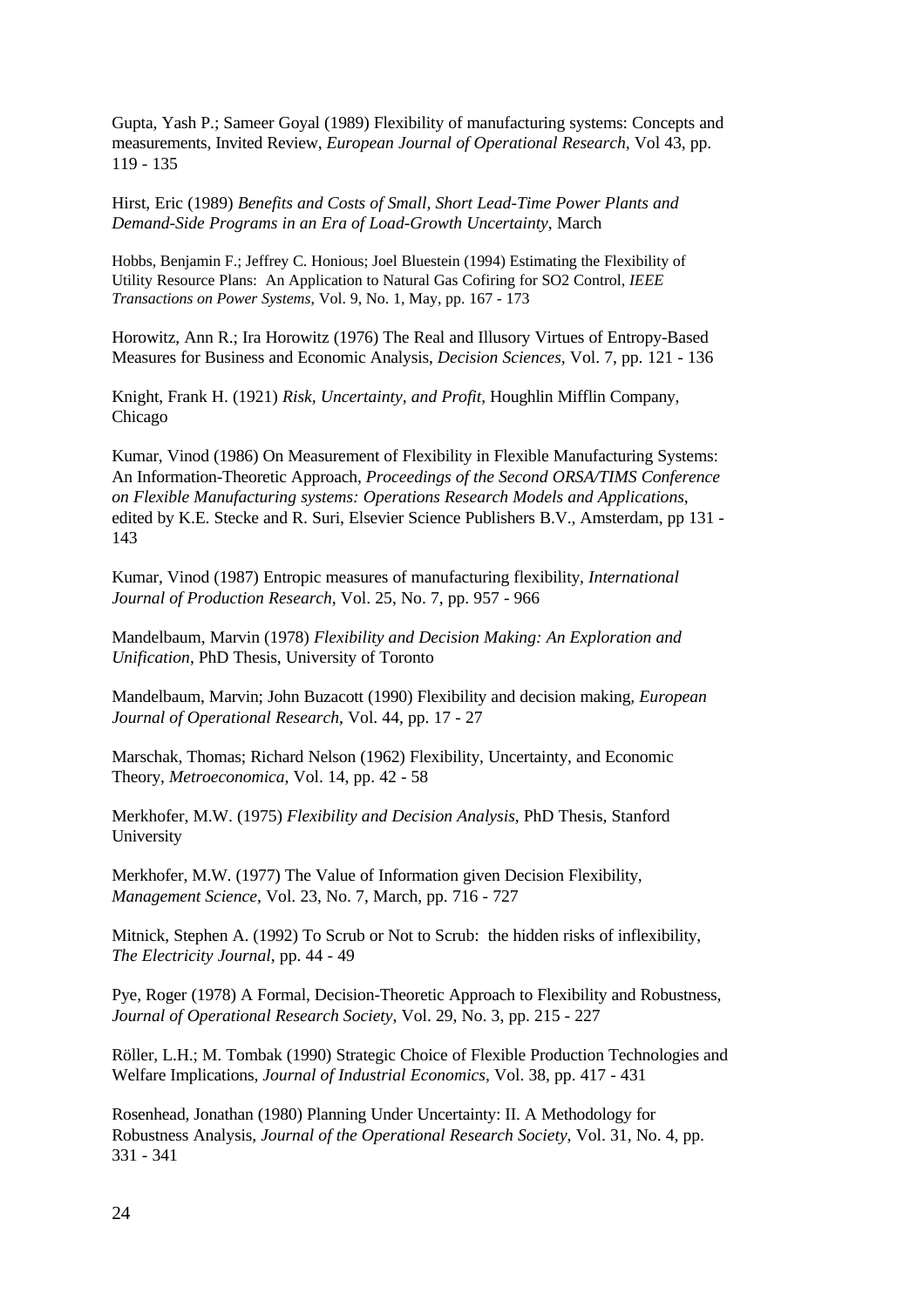Schneeweiss, Christoph; Martin Kühn (1990) Zur Definition und gegenseitigen Abgrenzung der Begriffe Flexibilität, Elastizität und Robustheit, *Zeitschrift für Betriebswirtschaftslehre*, Vol. 42, May, pp. 378 - 395

Sethi, A.K.; S.P. Sethi (1990) Flexibility in Manufacturing: A Survey*, International Journal of Flexible Manufacturing Systems*, Vol. 2, No. 4, pp. 289 - 328

Simon, H.A. (1964) On the concept of organisational goal, *Administrative Science Quarterly*, Vol. 9, pp. 1 - 22

Slack, Nigel (1983) Flexibility as a Manufacturing Objective, *International Journal of Production Management*, Vol. 3, No. 3, pp. 4 - 13

Stigler, George (1939) Production and Distribution in the Short Run, *The Journal of Political Economy*, Vol. 47, No. 3, pp. 305 - 327

Stirling, Andrew (1994) Diversity and ignorance in electricity supply investment: Addressing the solution rather than the problem, *Energy Policy*, March, pp. 195 - 216

Upton, David M. (1984) The Management of Manufacturing Flexibility*, California Management Review*, Winter, Vol. 36, No. 2, pp. 72 - 89

White, D.J. (1969) Viewpoint: Operational Research and Entropy, *Operational Research Quarterly*, Vol. 20, No. 1, pp. 126 - 127

White, D.J. (1970) Viewpoint: The Use of the Concept of Entropy in System Modelling*, Operational Research Quarterly*, Vol. 21, No. 2, pp. 279 - 281

White, D.J. (1975) Entropy and Decision, *Operational Research Quarterly*, Vol. 26, No. 1, pp. 15 - 23

Wilson, A.G. (1970) The Use of the Concept of Entropy in System Modelling, *Operational Research Quarterly*, Vol. 21, No. 2, pp. 247 - 265

### **Chapter 8**

Bunn, Derek W; Eric R Larsen (1992) Sensitivity of Reserve Margins to Factors Influencing Investment Behaviour in the Electricity Market of England and Wales, *Energy Policy*, Vol. 20, No. 5, May, pp 420 - 429

Hirst, Eric (1989) *Benefits and Costs of Small, Short Lead-Time Power Plants and Demand-Side Programs in an Era of Load-Growth Uncertainty*, March

Hobbs, Benjamin F.; Jeffrey C. Honious; Joel Bluestein (1994) Estimating the Flexibility of Utility Resource Plans: An Application to Natural Gas Cofiring for SO2 Control, *IEEE Transactions on Power Systems*, Vol. 9, No. 1, May, pp. 167 - 173

IAEA (1984) *Expansion Planning For Electrical Generating Systems: A Guidebook*, technical Reports Series No. 241, International Atomic Energy Agency, Vienna